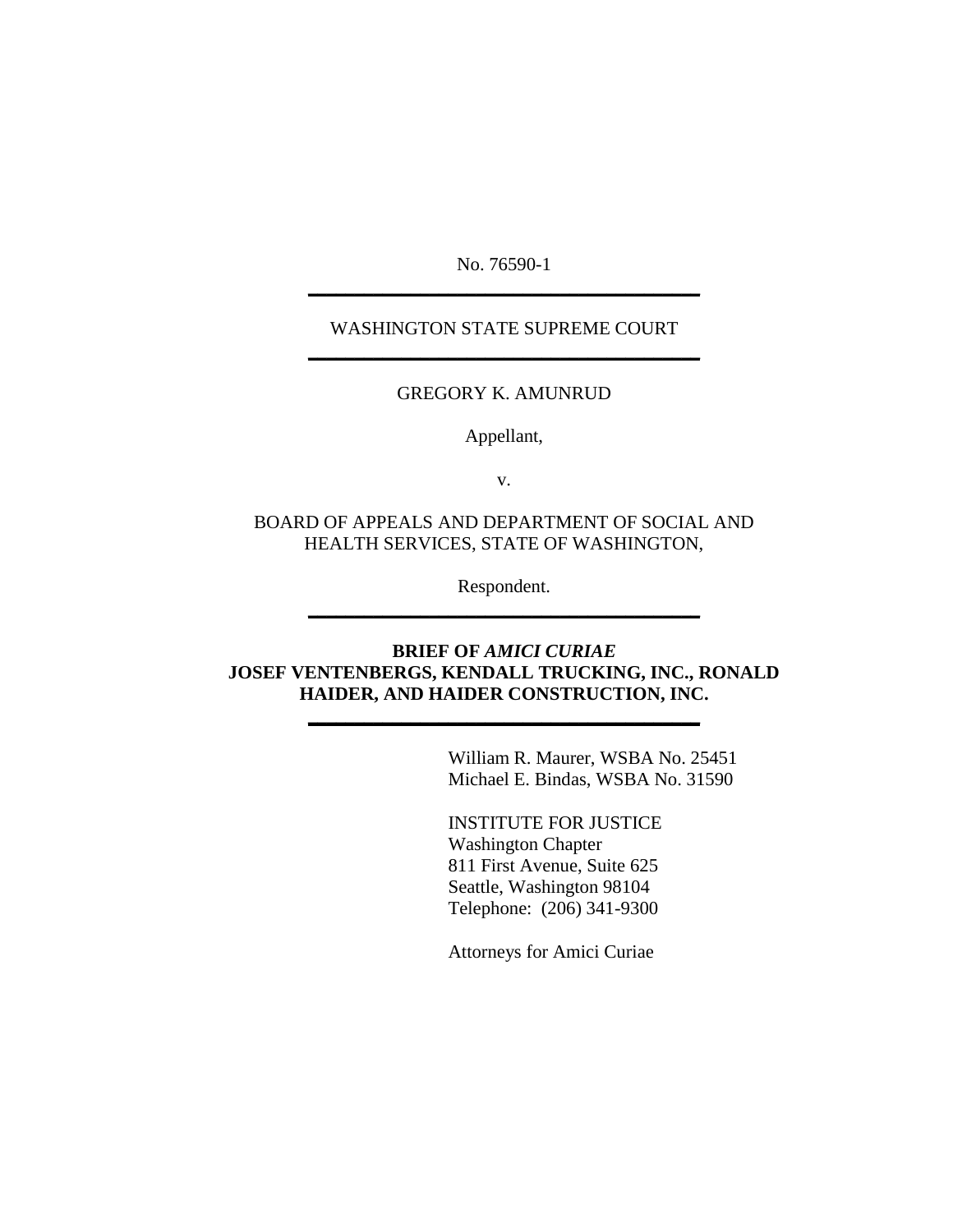# **TABLE OF CONTENTS**

|           | Page(s)                                                                                                                                                                                                                                                                                                                                      |
|-----------|----------------------------------------------------------------------------------------------------------------------------------------------------------------------------------------------------------------------------------------------------------------------------------------------------------------------------------------------|
|           |                                                                                                                                                                                                                                                                                                                                              |
|           |                                                                                                                                                                                                                                                                                                                                              |
|           |                                                                                                                                                                                                                                                                                                                                              |
|           |                                                                                                                                                                                                                                                                                                                                              |
|           |                                                                                                                                                                                                                                                                                                                                              |
| A.        | The Right To Earn A Living Is An Important Right<br>Protected By The Privileges and Immunities Clause And<br>Federal Courts Are Clear That The Right Is Protected<br>1.<br>2. State Courts Have Also Recognized The Importance Of<br>This Right Under The Federal Constitution 10<br>3. The Right Protects Actions Vitally Important To Most |
| <b>B.</b> | Washington Law Provides Independent Protections For The                                                                                                                                                                                                                                                                                      |
|           |                                                                                                                                                                                                                                                                                                                                              |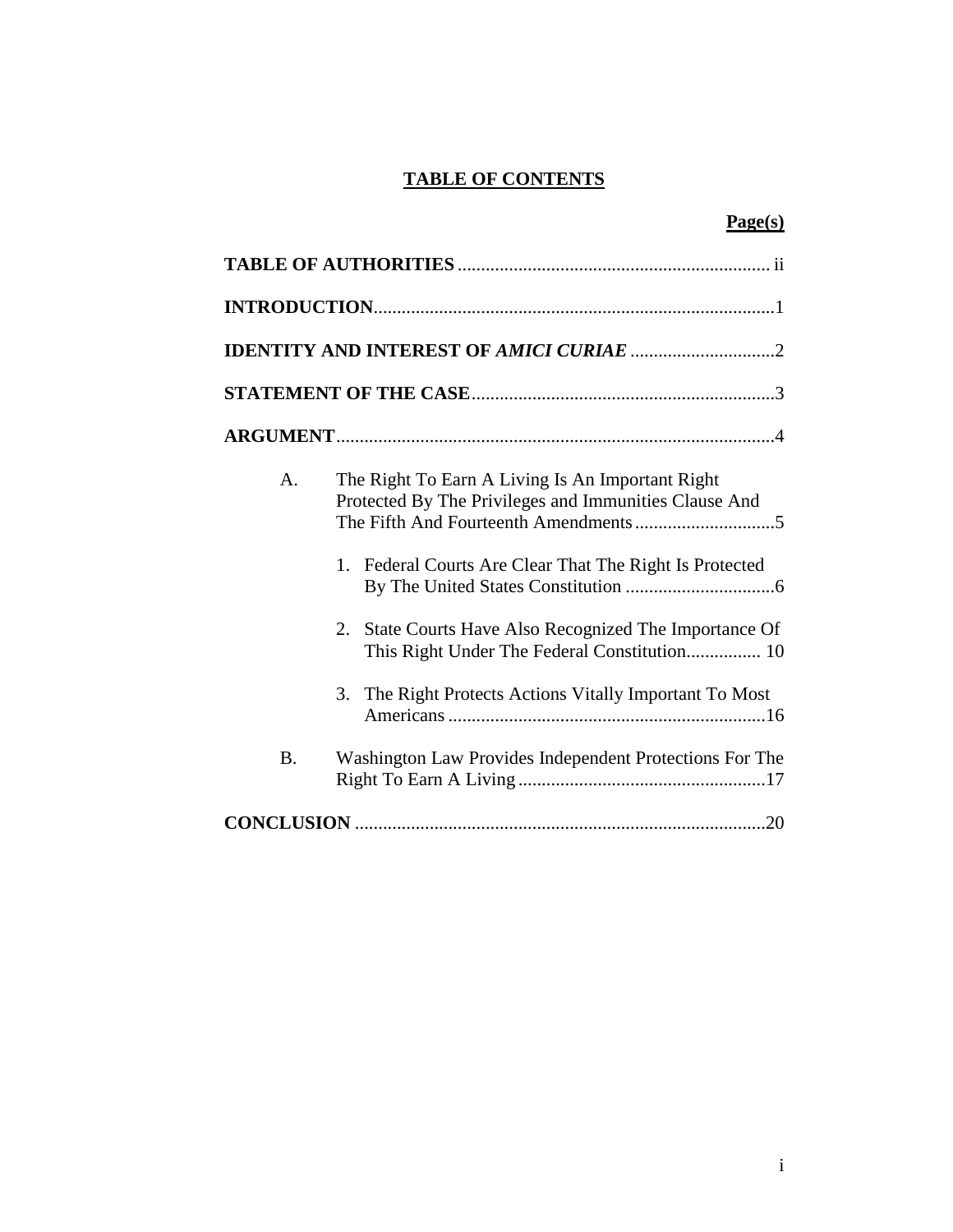### **TABLE OF AUTHORITIES**

### **Page(s)**

### **State Cases**

| AK-WA, Inc. v. Dear, 66 Wn. App. 484, 832 P.2d 877 (1992)11     |  |
|-----------------------------------------------------------------|--|
| Amunrud v. Bd. of Appeals, 124 Wn. App. 884,                    |  |
|                                                                 |  |
| Duranceau v. City of Tacoma, 27 Wn. App. 777,                   |  |
|                                                                 |  |
| Grant County Fire Protection Dist. No. 5 v. City of Moses Lake, |  |
|                                                                 |  |
| Plumbers and Steamfitters Union Local 598 v. Wash. Pub.         |  |
| Power Supply Sys., 44 Wn. App. 906, 724 P.2d 1030 (1986) 11     |  |
|                                                                 |  |

# **Federal Cases**

| Bd. of Regents of State Colleges v. Roth, 408 U.S. 564,              |
|----------------------------------------------------------------------|
|                                                                      |
| Butchers' Union Slaughter-house & Live-Stock Landing Co. v.          |
| Crescent City Live-Stock & Slaughter-house Co.,                      |
|                                                                      |
| Conn v. Gabbert, 526 U.S. 286, 119 S. Ct. 1292,                      |
|                                                                      |
| Corfield v. Coryell, 6 F. Cas. 546 (C.C.E.D. Pa. 1825) (No. 3230) 19 |
|                                                                      |
|                                                                      |
| Examining Bd. of Eng'rs, Architects and Surveyors v. Otero,          |
|                                                                      |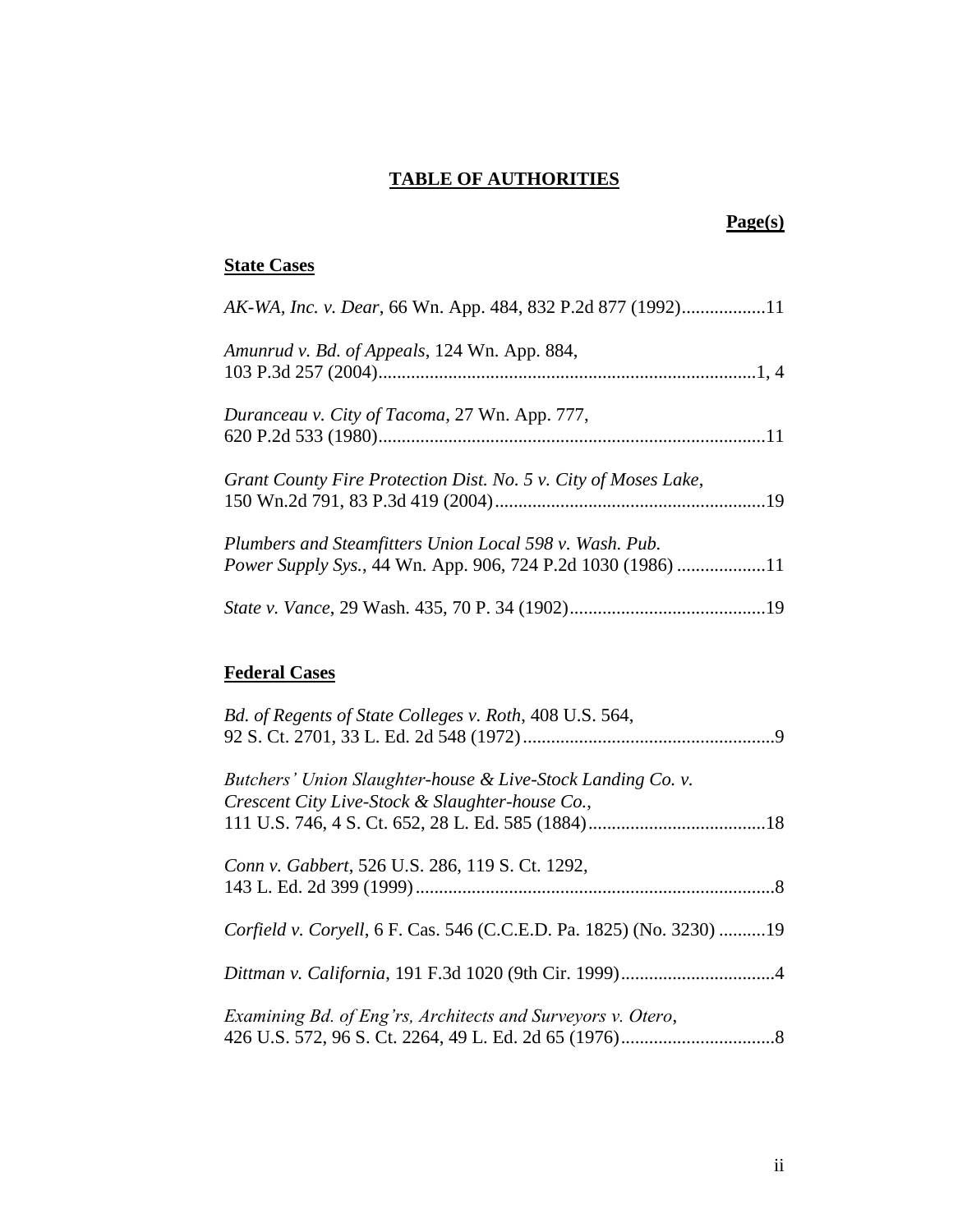| Greene v. McElroy, 360 U.S. 474, 79 S. Ct. 1400,                                                                |  |
|-----------------------------------------------------------------------------------------------------------------|--|
| Local Loan Co. v. Hunt, 292 U.S. 234, 54 S. Ct. 695,                                                            |  |
| Meyer v. Nebraska, 262 U.S. 390, 43 S. Ct. 625,                                                                 |  |
| Peters v. Hobby, 349 U.S. 331, 75 S. Ct. 790,                                                                   |  |
| Powell v. Pennsylvania, 127 U.S. 678, 8 S. Ct. 992,                                                             |  |
| Truax v. Raich, 239 U.S. 33, 36 S. Ct. 7, 60 L. Ed. 131 (1915)  8-9                                             |  |
| United Bldg. & Constr. Trades Council of Camden County and<br>Vicinity v. Mayor, 465 U.S. 208, 104 S. Ct. 1020, |  |
| United States v. Robel, 389 U.S. 258, 88 S. Ct. 419,                                                            |  |
| VanZandt v. McKee, 202 F.2d 490 (5th Cir. 1953) 18-19                                                           |  |
| Webster v. Reproductive Health Servs., 492 U.S. 490,                                                            |  |
| Yick Wo v. Hopkins, 118 U.S. 356, 6 S. Ct. 1064,                                                                |  |

## **Cases from Other Jurisdictions**

| <i>Bixby v. Pierno, 4 Cal. 3d 130, 481 P.2d 242,</i>                   |  |
|------------------------------------------------------------------------|--|
|                                                                        |  |
|                                                                        |  |
| Deberry v. City of LaGrange, 62 Ga. App. 74, 8 S.E.2d 146 (1940) 12-13 |  |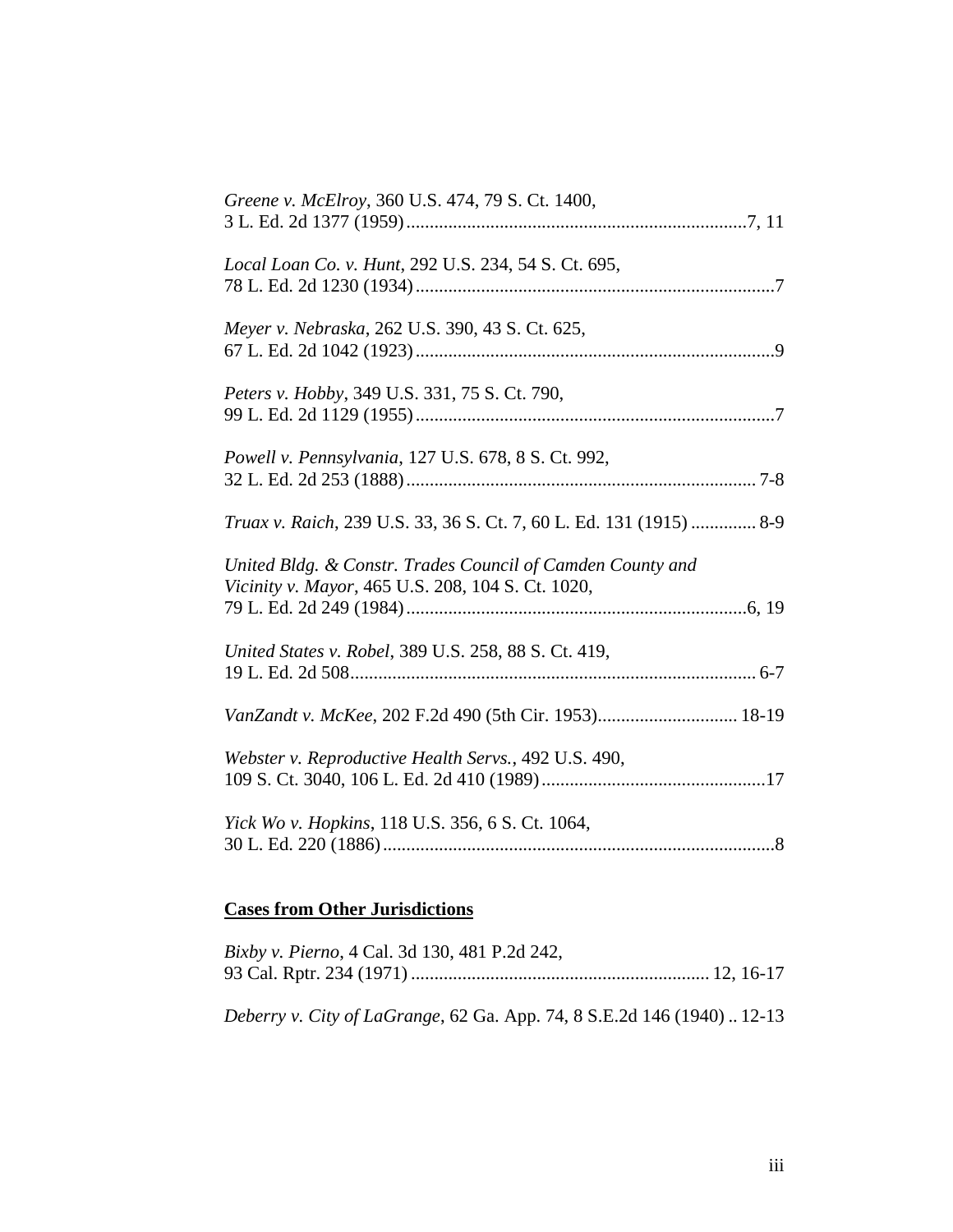| <b>Constitutional Provisions</b>                                                                                   |
|--------------------------------------------------------------------------------------------------------------------|
| Wadsworth v. State, 275 Mont. 287, 911 P.2d 1165 (1996)16                                                          |
| Under 21 v. City of New York, 126 Misc. 2d 629,                                                                    |
| Town of Milton v. Civil Serv. Comm'n, 365 Mass. 368,                                                               |
| Salla v. County of Monroe, 48 N.Y.2d 514, 399 N.E.2d 909,                                                          |
| Sail'er Inn, Inc. v. Kirby, 5 Cal. 3d 1, 485 P.2d 529,                                                             |
| Roth v. Pub. Employment Retirement Bd. of Ohio,                                                                    |
| McWhorter v. Commonwealth, 191 Va. 857, 63 S.E.2d 20 (1951) 15                                                     |
|                                                                                                                    |
| Kirtley v. State, 227 Ind. 175, 84 N.E.2d 712 (1949) 13                                                            |
| Heath v. Motion Picture Mach. Operators Union No. 170,                                                             |
| Gilchrist v. Bierring, 234 Iowa 899, 14 N.W.2d 724 (1944)13                                                        |
| Gay Law Students Ass'n v. Pac. Tel. and Tel. Co.,<br>24 Cal. 3d 458, 595 P.2d 592, 156 Cal. Rptr. 14 (1979)  11-12 |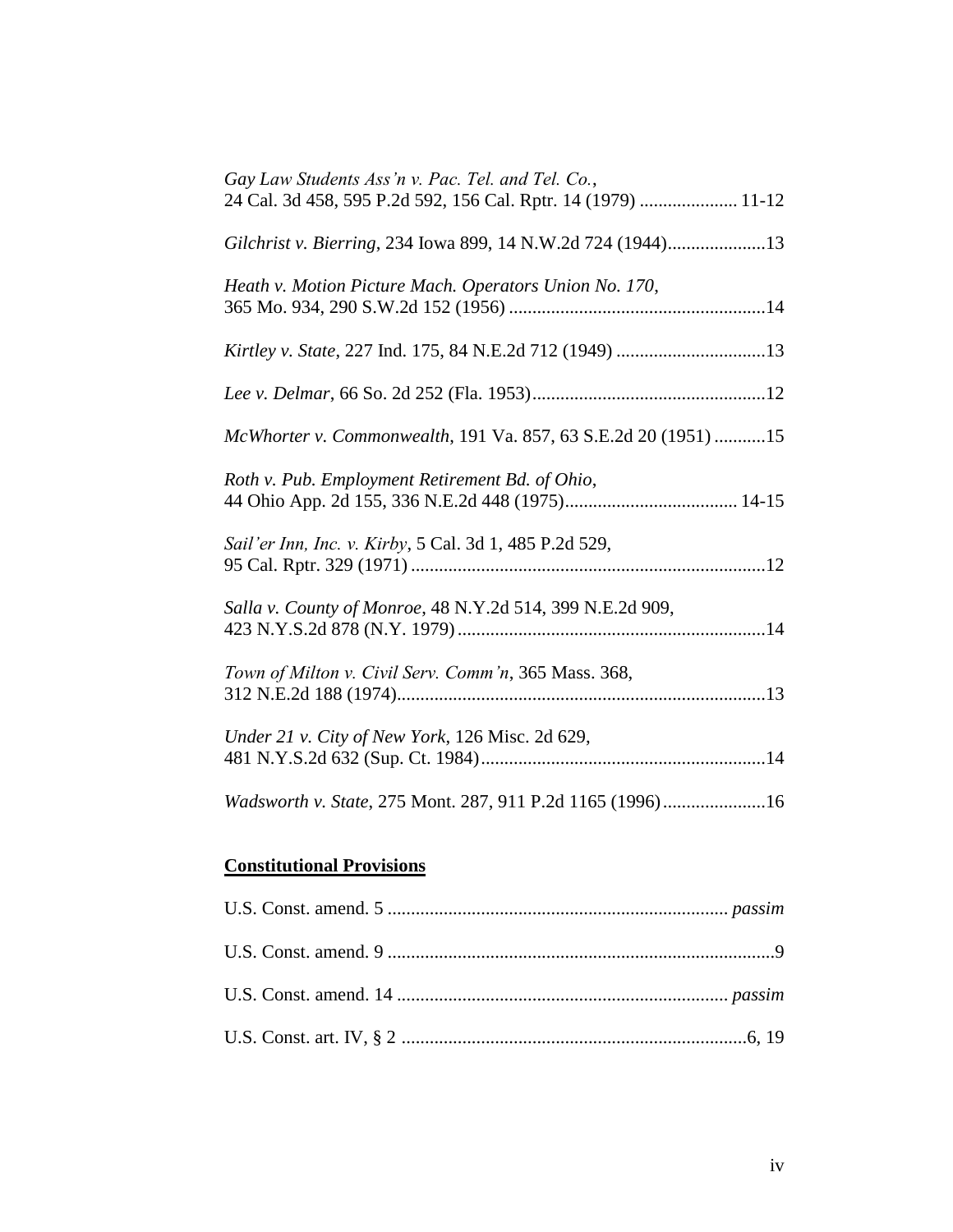|--|--|--|

### **Statutes**

# **Other Publications**

| Timothy Sandefur, The Right to Earn a Living, |  |
|-----------------------------------------------|--|
|                                               |  |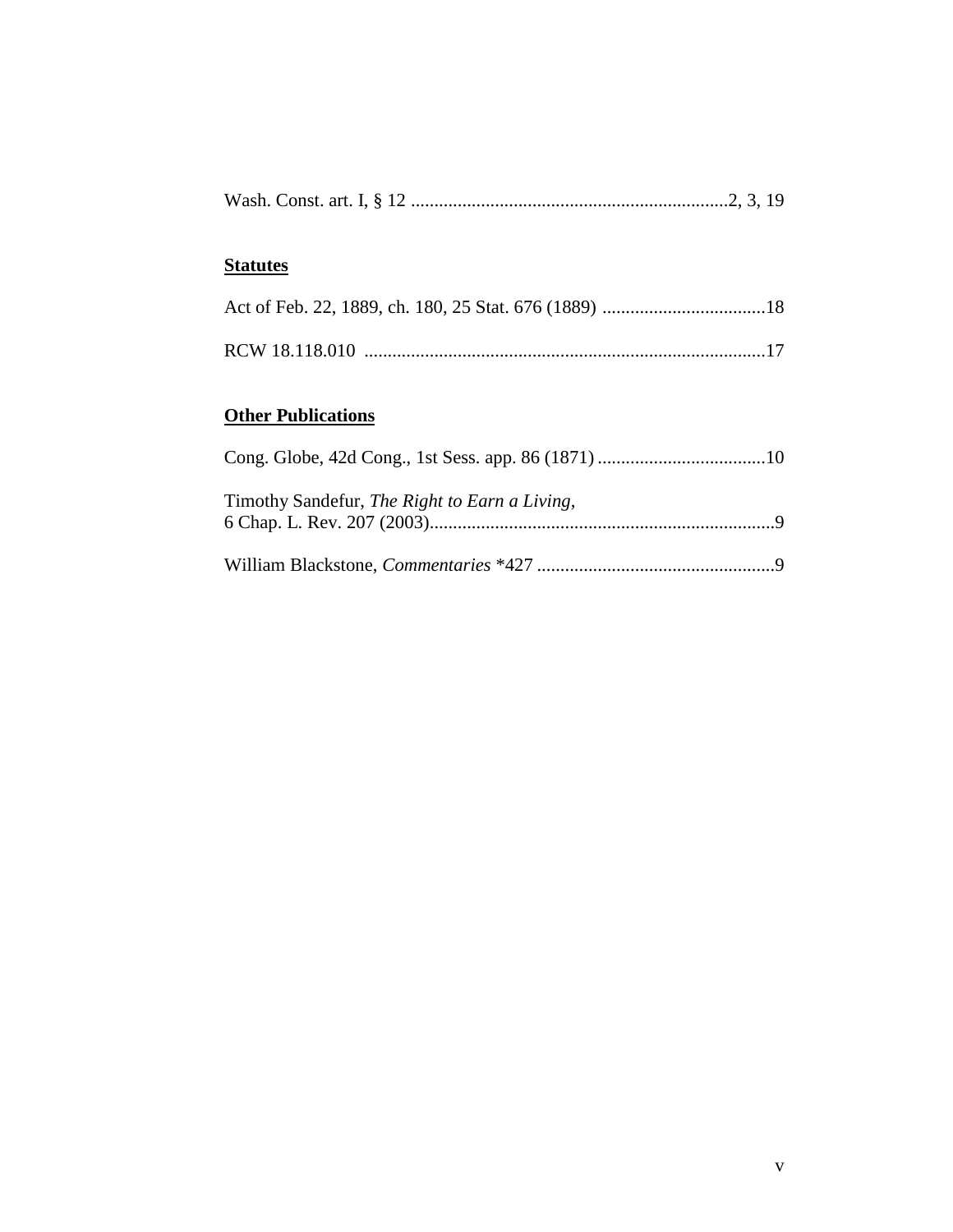#### **INTRODUCTION**

Amici Curiae Josef Ventenbergs, Kendall Trucking, Inc., Ronald Haider, and Haider Construction, Inc. (together "Ventenbergs") submit this brief to provide additional considerations regarding the right to earn a living. The Court of Appeals here found it dispositive that the Supreme Court has never held that the right to pursue a profession is a fundamental right. *Amunrud v. Bd. of Appeals*, 124 Wn. App. 884, 887, 103 P.3d 257 (2004). This does not tell the entire story, however. While federal courts have not applied "strict scrutiny" to regulations that affect this right, the United States Supreme Court and numerous state courts have repeatedly described the important and essential nature of one's ability to earn an honest living under the U.S. Constitution. Judicial recognition of this right is both well-established and consistent with common sense; the Court of Appeals' analysis, such as it is, does little to illuminate its importance. Ventenbergs therefore wishes to provide this Court with additional authority on the essential nature of the right at issue.

Ventenbergs also submits this brief to urge this Court to carefully limit its analysis of this right to its protections under the U.S. Constitution because that is the sole basis urged by Mr. Amunrud. By order dated November 29, 2005, this Court deferred consideration of Ventenbergs' petition for review in Case No. 76594-1 during the pendency of this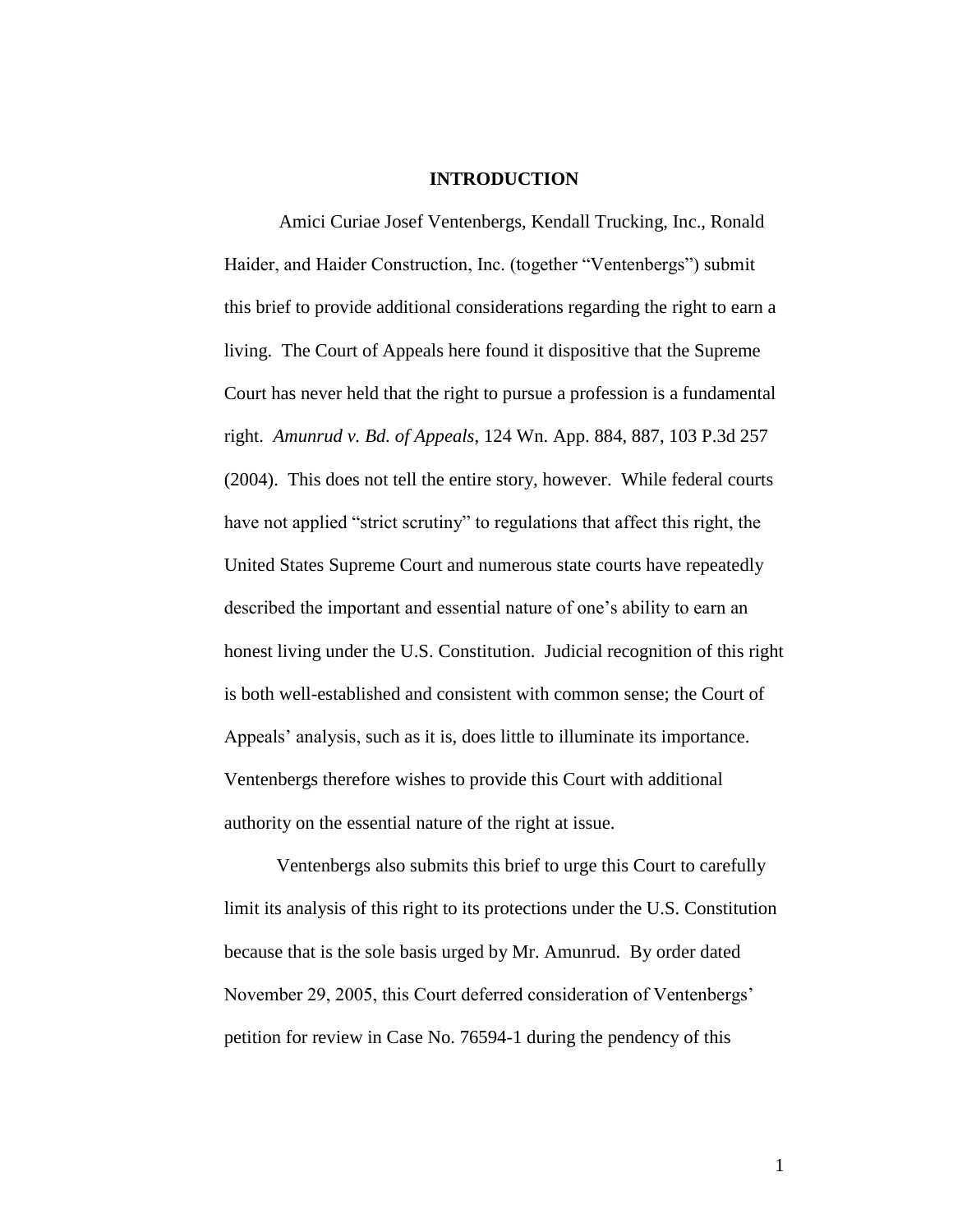Court's consideration of Mr. Amunrud's appeal. In No. 76594-1,

Ventenbergs argued that the City of Seattle's restriction of the market for construction, demolition and land-clearing waste violated article I, section 12 of the Washington Constitution because it deprived Mr. Ventenbergs of his right to earn an honest living. Both cases thus address the level of judicial protection afforded the right to earn a living. However, Mr. Amunrud makes his claim solely pursuant to the federal constitution, while Ventenbergs' claim is limited solely to the state constitution. Ventenbergs urges this Court to clearly indicate that resolution of this case does not affect how the right to earn a living is treated under the state constitution and other sources of state  $law$ <sup>1</sup>

#### **IDENTITY AND INTEREST OF** *AMICI CURIAE*

Joe Ventenbergs is the founder and owner of Kendall Trucking, Inc. Mr. Ventenbergs began working as a hauler of construction, demolition and landclearing waste (CDL) in 1993 and started his own CDL-hauling business in 1994. Over the next decade, he built Kendall Trucking into a successful business by offering timely and efficient service. Mr. Ventenbergs wishes to earn a living conducting a useful business hauling CDL in Seattle while conforming to environmental and safety requirements. The City of Seattle (the "City"), however, passed

 $\overline{a}$ 

<sup>&</sup>lt;sup>1</sup> Ventenbergs also wishes to note that this brief takes no position on whether the regulations at issue in this case are constitutional.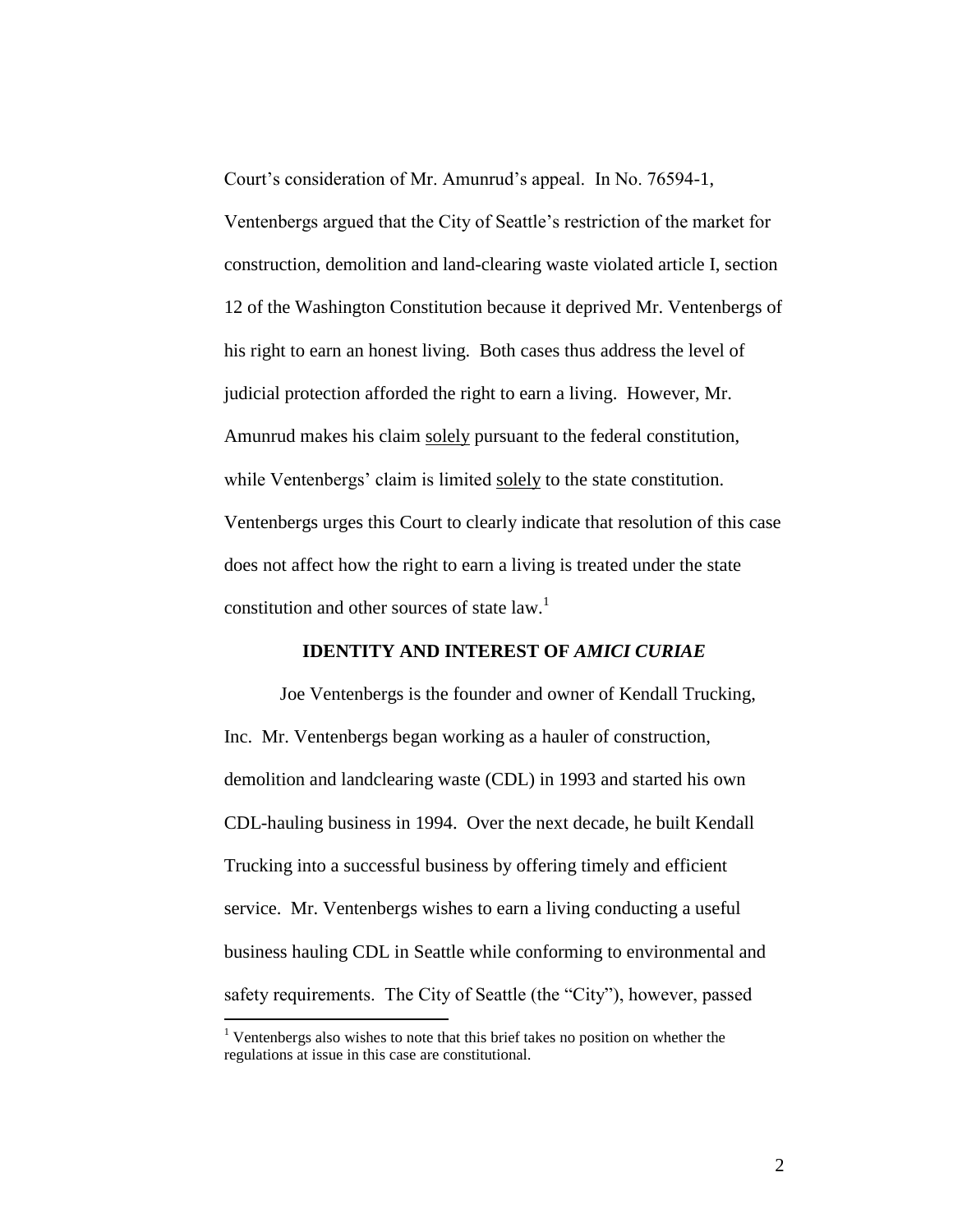ordinances restricting the CDL market to two large companies. Because the ordinances make it illegal to pursue his chosen profession, Ventenbergs brought suit against the City claiming, among other things, that the City's ordinances were an unconstitutional grant of privileges under article I, section 12 of the Washington Constitution. Both the trial court and the Court of Appeals upheld the City's ordinances. If this Court denies review, his means of earning a living will be destroyed.

One of Mr. Ventenbergs' best customers is Ron Haider, who prefers using Mr. Ventenbergs because the service he receives is less expensive and more responsive than the companies chosen by the City to provide CDL services.

Because this case also concerns the limits on the government's ability to interfere with one's ability to pursue common occupations, both Mr. Ventenbergs and Mr. Haider have a significant interest in its outcome.

#### **STATEMENT OF THE CASE**

Ventenbergs adopts the Statements of the Case contained in the Briefs of Appellant and Respondent.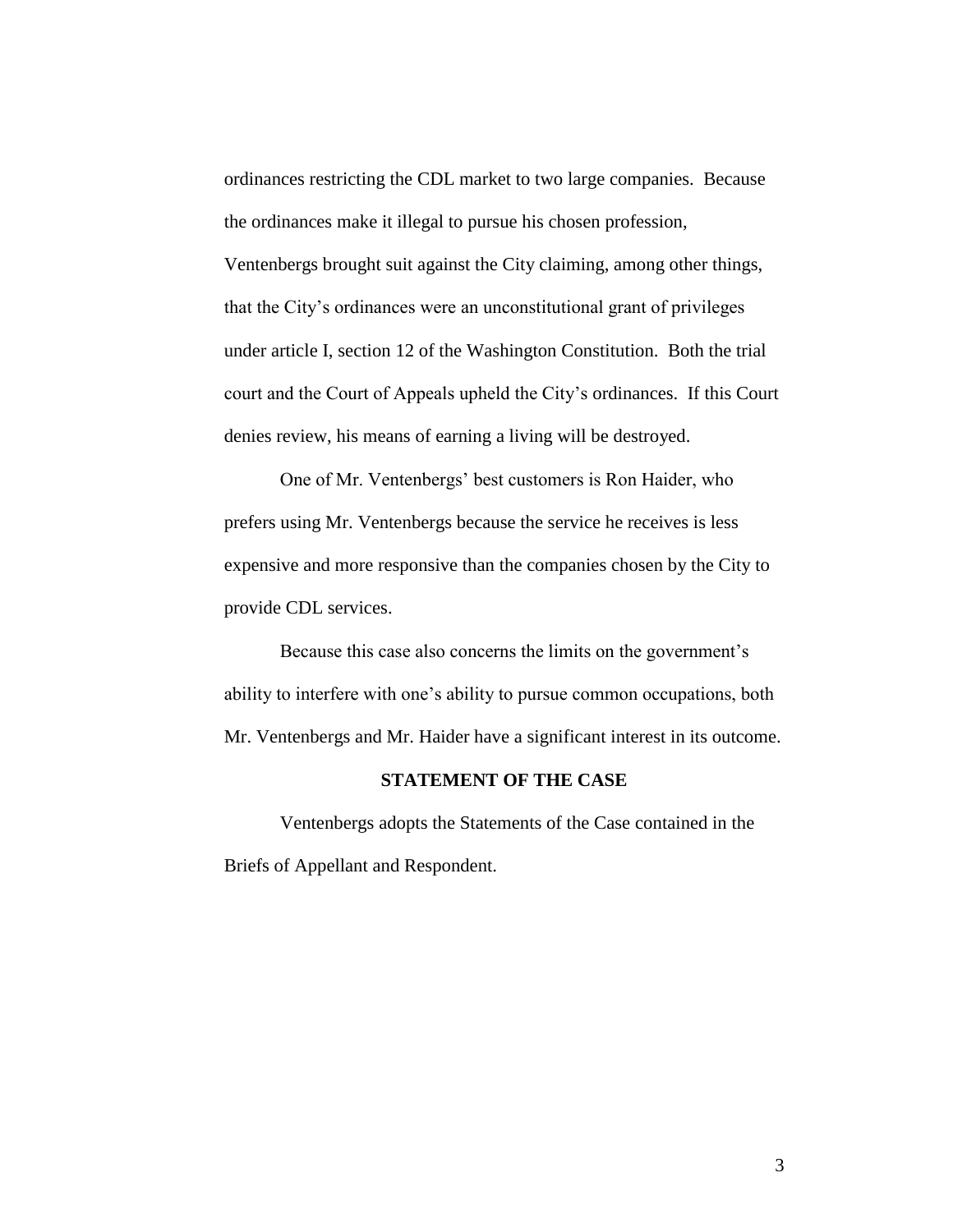#### **ARGUMENT**

Mr. Amunrud argued that strict scrutiny is the appropriate test for consideration of the right at issue. Relying on a footnote from a Ninth Circuit decision, both the State and the Court of Appeals reject this argument, concluding that the right to earn a living is not a fundamental right because the United States Supreme Court "has never held that the 'right' to pursue a profession is a *fundamental* right, such that any statesponsored barriers to entry would be subject to strict scrutiny." Resp. Br. at 12 (quoting *Dittman v. California*, 191 F.3d 1020, 1031 n. 5 (9th Cir. 1999)); *Amunrud*, 124 Wn. App. at 887-88 (same). While this conclusion accurately reflects that current federal law does not apply strict scrutiny, it does not appreciate that the right to earn a living is just that – a right guaranteed by the U.S. Constitution. While the United States Supreme Court has not applied "strict scrutiny," the Court, and numerous state courts, have repeatedly described the essential nature of this right under the U.S. Constitution and held that it is an important right deserving of judicial protection because of its importance to the economic and personal well-being of Americans.

The Court of Appeals' conclusion thus does little to provide understanding of this right and this brief wishes to provide this Court with that background so that it may consider Mr. Amunrud's claims in light of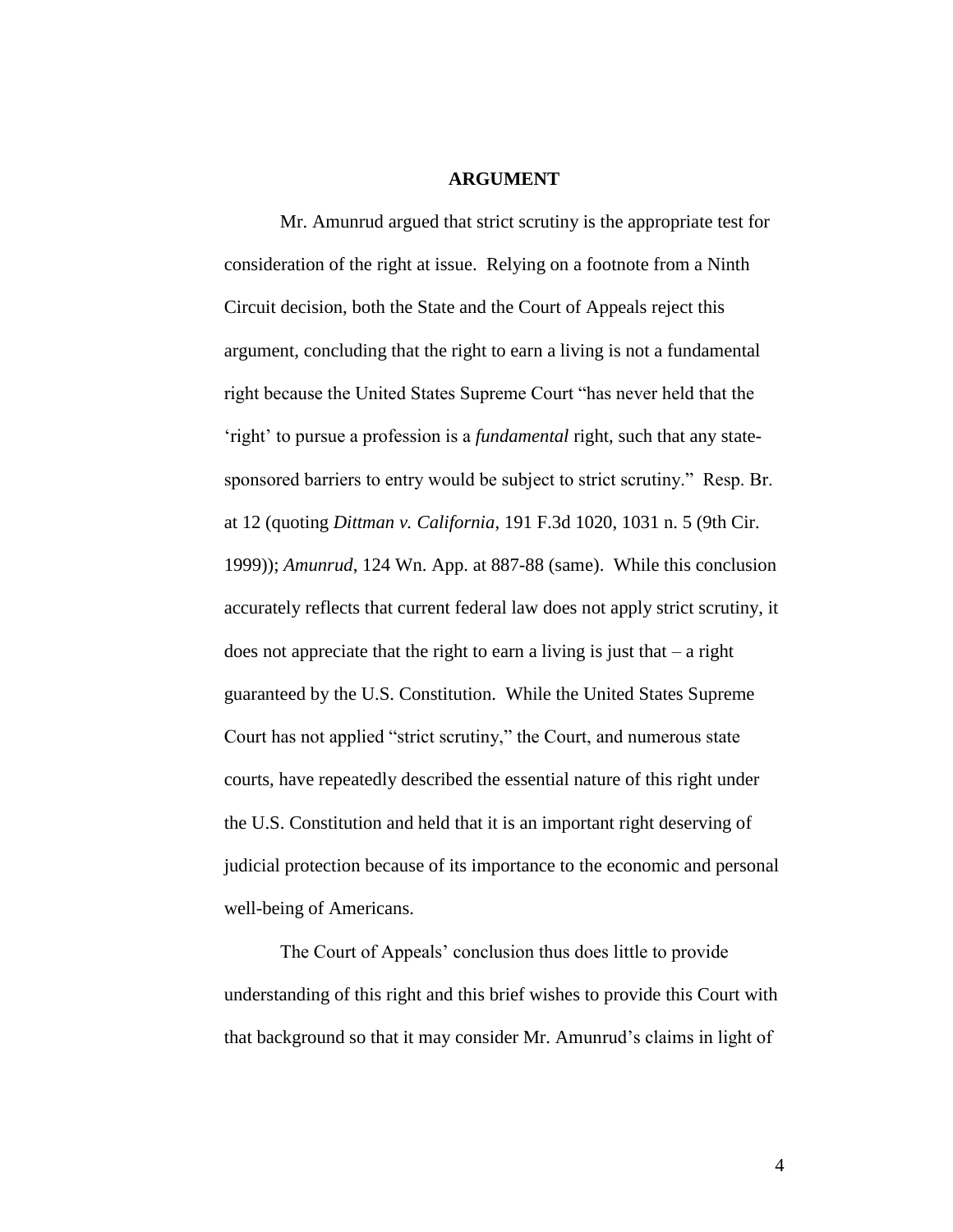judicial authority concerning this right. In contrast to the summary conclusion of the Court of Appeals, judicial discussions of the right have reflected a common sense recognition that the ability to earn a living is vitally important to many Americans. It is self-evident that employment secures one's ability to pursue the essentials of life, such as food, clothing, shelter, and medical care, and the pursuit of an occupation – not just a job, but a means of consistently earning a living – is an essential component to the American Dream. The right thus deserves more than the backhanded dismissal given it by the Court of Appeals.

The federal and state cases described in this brief only address the protection of this right afforded by the U.S. Constitution, however; they do not address whether the Washington Constitution provides independent protections for the right to earn a living. Nor do they address whether other independent protections exist for the right under Washington law. Because Mr. Amunrud makes no claim that his state constitutional rights were violated, this Court's decision should be restricted solely to the U.S. Constitution and this Court should reserve any discussion of the protections afforded this right under the Washington Constitution for another day.

### **A. The Right To Earn A Living Is An Important Right Protected By The Privileges and Immunities Clause And The Fifth And Fourteenth Amendments**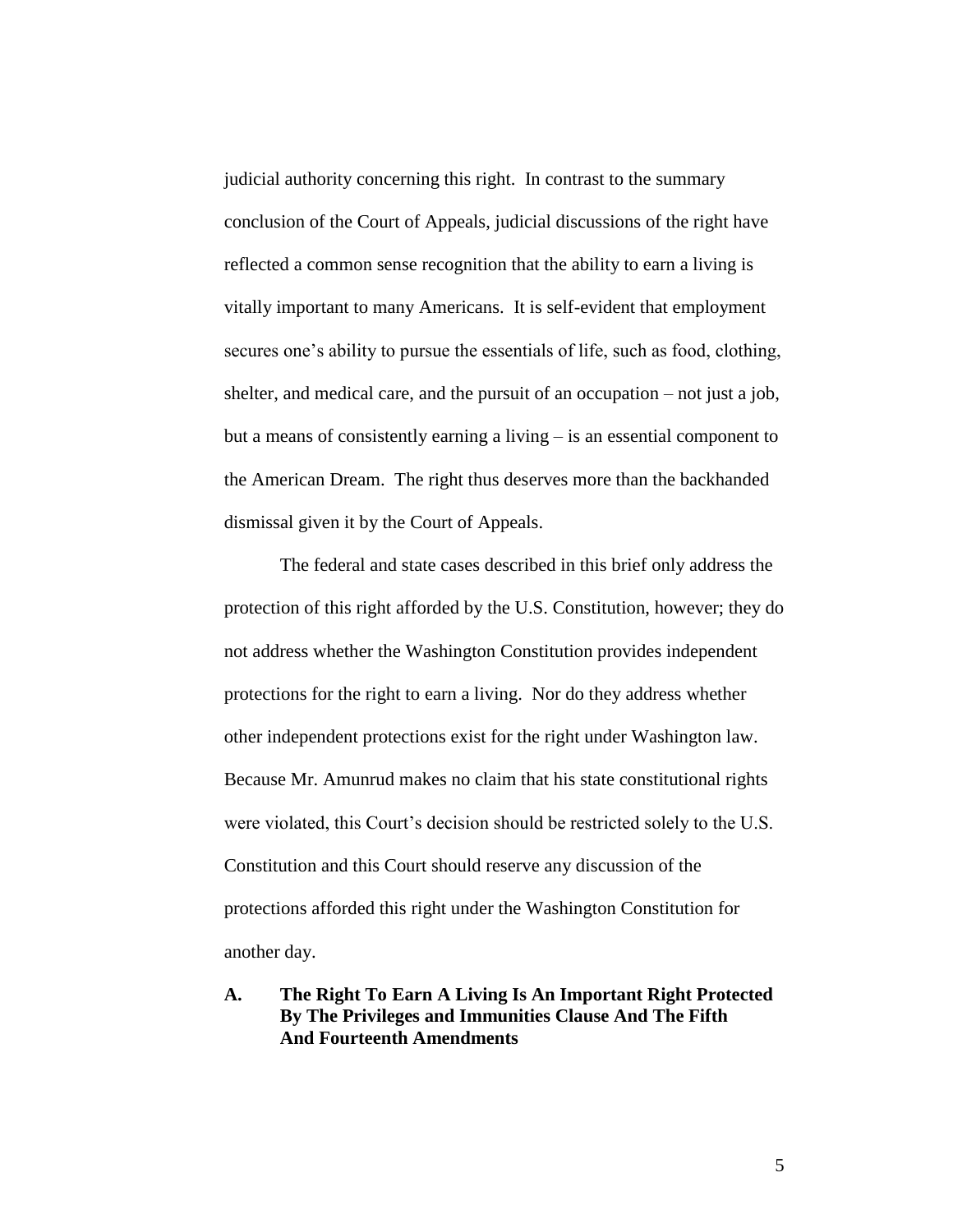#### **1. Federal Courts Are Clear That The Right Is Protected By The United States Constitution**

The Supreme Court has made clear in a variety of contexts that the right to earn a living is a significant constitutional right, finding protection in the Privileges and Immunities Clause of Article IV, § 2 and the Fifth and Fourteenth Amendments: "Certainly, the pursuit of a common calling is one of the most fundamental of those privileges protected by the [Privileges and Immunities] Clause. Many, if not most, of our cases expounding the Privileges and Immunities Clause have dealt with this basic and essential activity." *United Bldg. & Constr. Trades Council of Camden County and Vicinity v. Mayor*, 465 U.S. 208, 219, 104 S. Ct. 1020, 79 L. Ed. 2d 249 (1984) (citations omitted); *see also United States v. Robel,* 389 U.S. 258, 263, 88 S. Ct. 419, 19 L. Ed. 2d 508 (1967) ("It is true that the specific disability imposed [in the law] is to limit the employment opportunities of those who fall within its coverage, and such a limitation is not without serious constitutional implications."); *id.* at 265 n.11 ("[T]he right to hold specific private employment and to follow a chosen profession free from unreasonable governmental interference comes within the 'liberty' and 'property' concepts of the Fifth Amendment.") (internal quotation marks and citations omitted); *id.* at 270 (Brennan, J., concurring) ("That right is therefore also included among the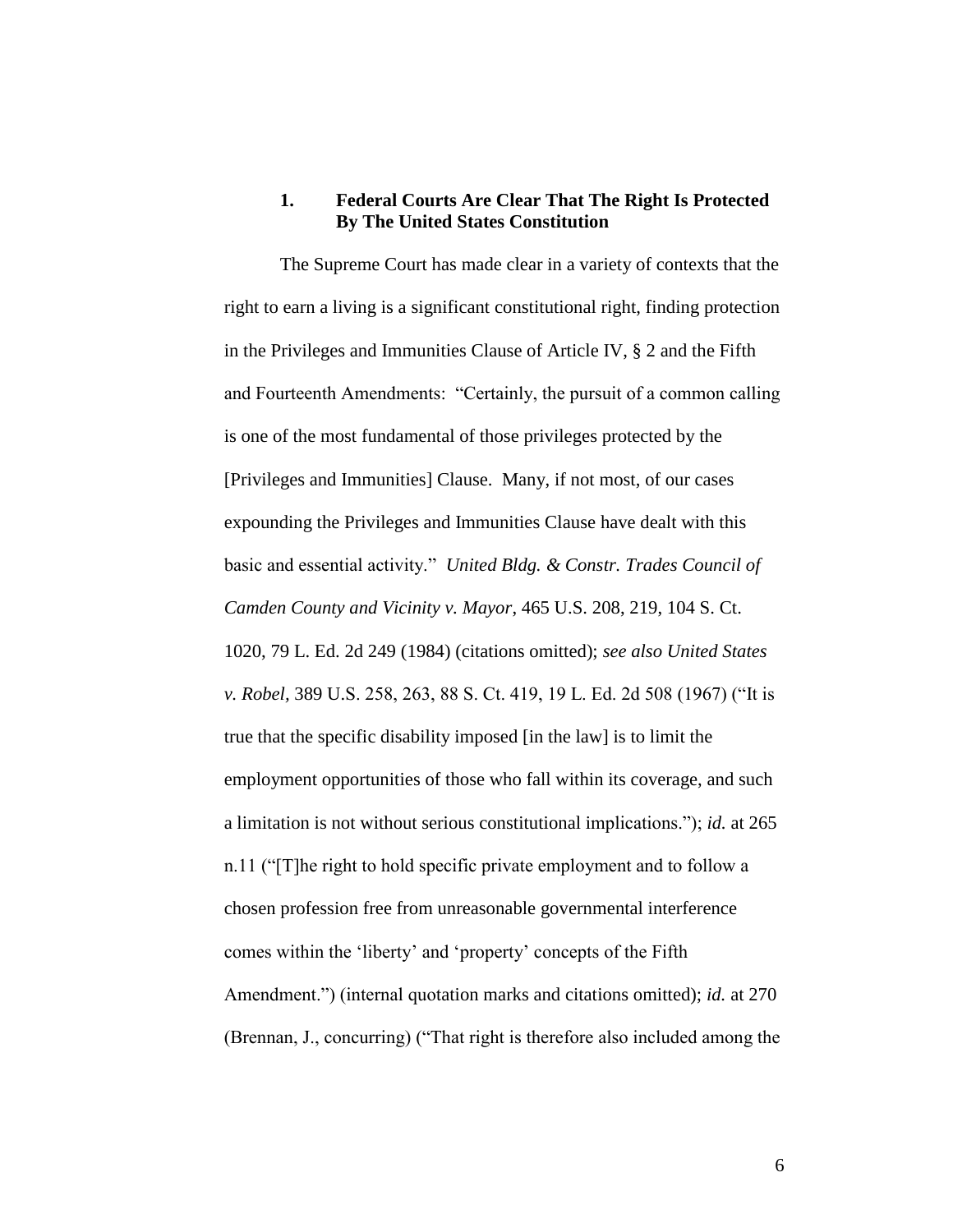[i]ndividual liberties fundamental to American institutions [which] are not to be destroyed under pretext of preserving those institutions, even from the gravest external dangers.") (alterations in original; internal quotation marks and citations omitted); *Greene v. McElroy*, 360 U.S. 474, 492, 79 S. Ct. 1400, 3 L. Ed. 2d 1377 (1959) ("[T]he right to hold specific private employment and to follow a chosen profession free from unreasonable governmental interference comes within the 'liberty' and 'property' concepts of the Fifth Amendment . . . ."); *Peters v. Hobby*, 349 U.S. 331, 352, 75 S. Ct. 790, 99 L. Ed. 2d 1129 (1955) (Douglas, J., concurring) ("[The government's action] deprives men of 'liberty' within the meaning of the Fifth Amendment, for one of man's most precious liberties is his right to work."); *Local Loan Co. v. Hunt*, 292 U.S. 234, 245, 54 S. Ct. 695, 78 L. Ed. 2d 1230 (1934) ("The power of the individual to earn a living for himself and those dependent upon him is in the nature of a personal liberty quite as much as if not more than it is a property right. To preserve its free exercise is of the utmost importance, not only because it is a fundamental private necessity, but because it is a matter of great public concern."); *Powell v. Pennsylvania*, 127 U.S. 678, 684, 8 S. Ct. 992, 32 L. Ed. 2d 253 (1888) ("The main proposition advanced by the defendants is that his enjoyment upon terms of equality with all others in similar circumstances of the privilege of pursuing an ordinary calling or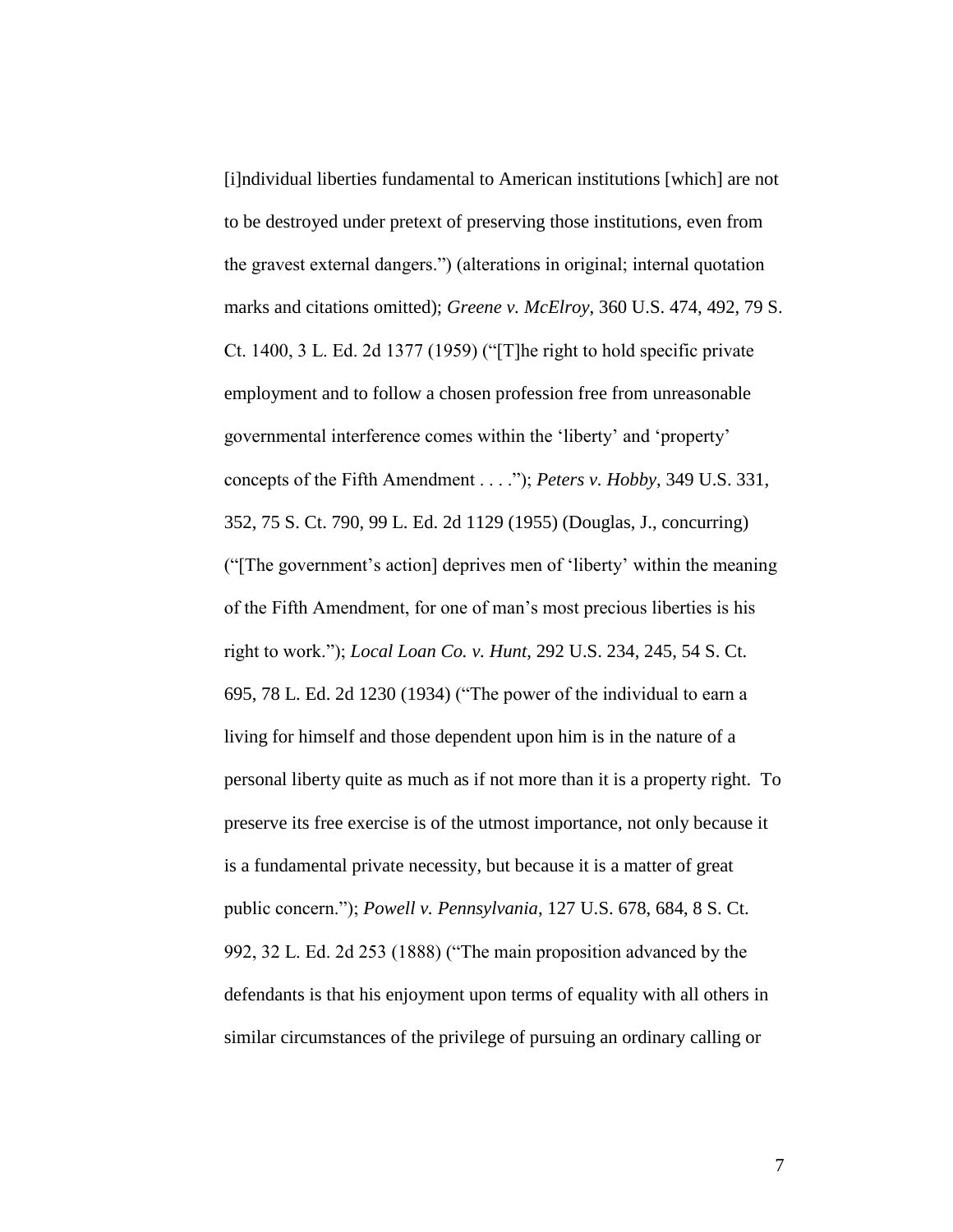trade, and of acquiring, holding, and selling property is an essential part of his rights of liberty and property, as guaranteed by the fourteenth amendment. The court assents to this general proposition as embodying a sound principle of constitutional law."); *Yick Wo v. Hopkins*, 118 U.S. 356, 370, 6 S. Ct. 1064, 30 L. Ed. 220 (1886) ("For the very idea that one man may be compelled to hold his life, or the means of living, or any material right essential to the enjoyment of life, at the mere will of another, seems to be intolerable in any country where freedom prevails, as being the essence of slavery itself.").

Specifically, the Fourteenth Amendment protects this right from infringement by state and local governments because it is part of the "liberty" protected by that amendment. *Conn v. Gabbert*, 526 U.S. 286, 291-92, 119 S. Ct. 1292, 143 L. Ed. 2d 399 (1999) (noting that the Fourteenth Amendment includes a generalized right to choose one's field of private employment, albeit subject to reasonable governmental regulation); *Examining Bd. of Eng'rs, Architects and Surveyors v. Otero*, 426 U.S. 572, 604, 96 S. Ct. 2264, 49 L. Ed. 2d 65 (1976) (noting that protection of the right to work for a living in a common occupation was a purpose of the Fourteenth Amendment). As the Court has stated:

> It requires no argument to show that the right to work for a living in the common occupations of the community is of the very essence of the personal freedom and opportunity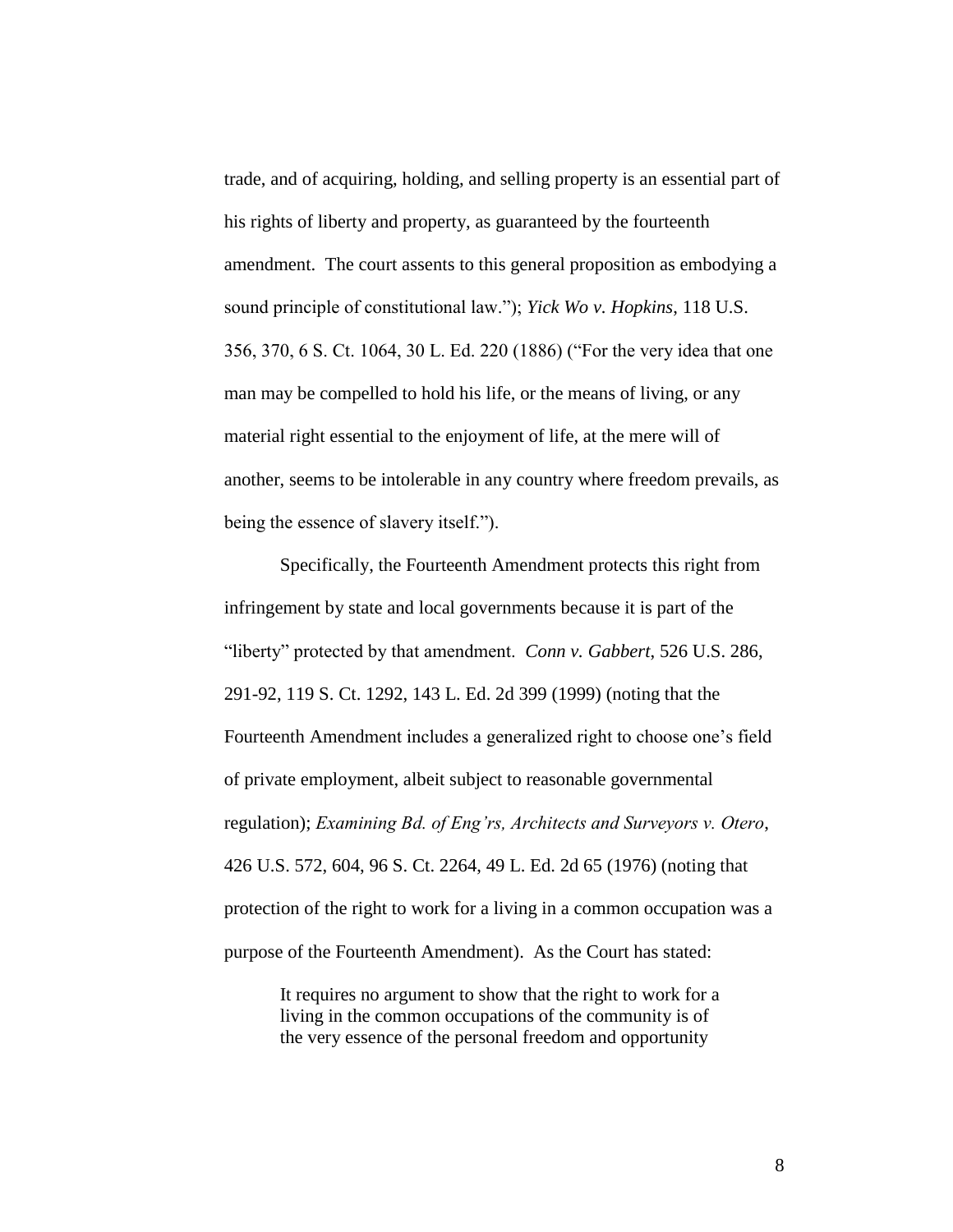that it was the purpose of the [Fourteenth] Amendment to secure.

*Truax v. Raich*, 239 U.S. 33, 41, 36 S. Ct. 7, 60 L. Ed. 131 (1915). It was

thus held that the right is one of the liberties "without doubt" protected by

the Fourteenth Amendment:

 $\overline{a}$ 

While this Court has not attempted to define with exactness the liberty thus guaranteed, the term has received much consideration and some of the included things have been definitely stated. Without doubt, it denotes not merely freedom from bodily restraint but also the right of the individual to contract, to engage in any of the common occupations of life, to acquire useful knowledge, to marry, establish a home and bring up children, to worship God according to the dictates of his own conscience, and generally to enjoy those privileges long recognized at common law as essential to the orderly pursuit of happiness by free men.

*Meyer v. Nebraska*, 262 U.S. 390, 399, 43 S. Ct. 625, 67 L. Ed. 2d 1042

(1923); *see also Bd. of Regents of State Colleges v. Roth*, 408 U.S. 564,

572, 92 S. Ct. 2701, 33 L. Ed. 2d 548 (1972) (adopting *Meyer* definition of

"liberty" and noting that "[i]n a Constitution for a free people, there can be

no doubt that the meaning of 'liberty' must be broad indeed"). $<sup>2</sup>$ </sup>

<sup>2</sup> *Meyer* notes that the right was well-established under the common law. *See* Timothy Sandefur, *The Right to Earn a Living*, 6 Chap. L. Rev. 207, 207, 209-17 (2003) (citing 1 William Blackstone, *Commentaries* \*427 ("At common law every man might use what trade he pleased.")). Thus, the Ninth Amendment also protects this unenumerated right, pre-existing at common law, from being denied or disparaged. U.S. Const. amend. 9.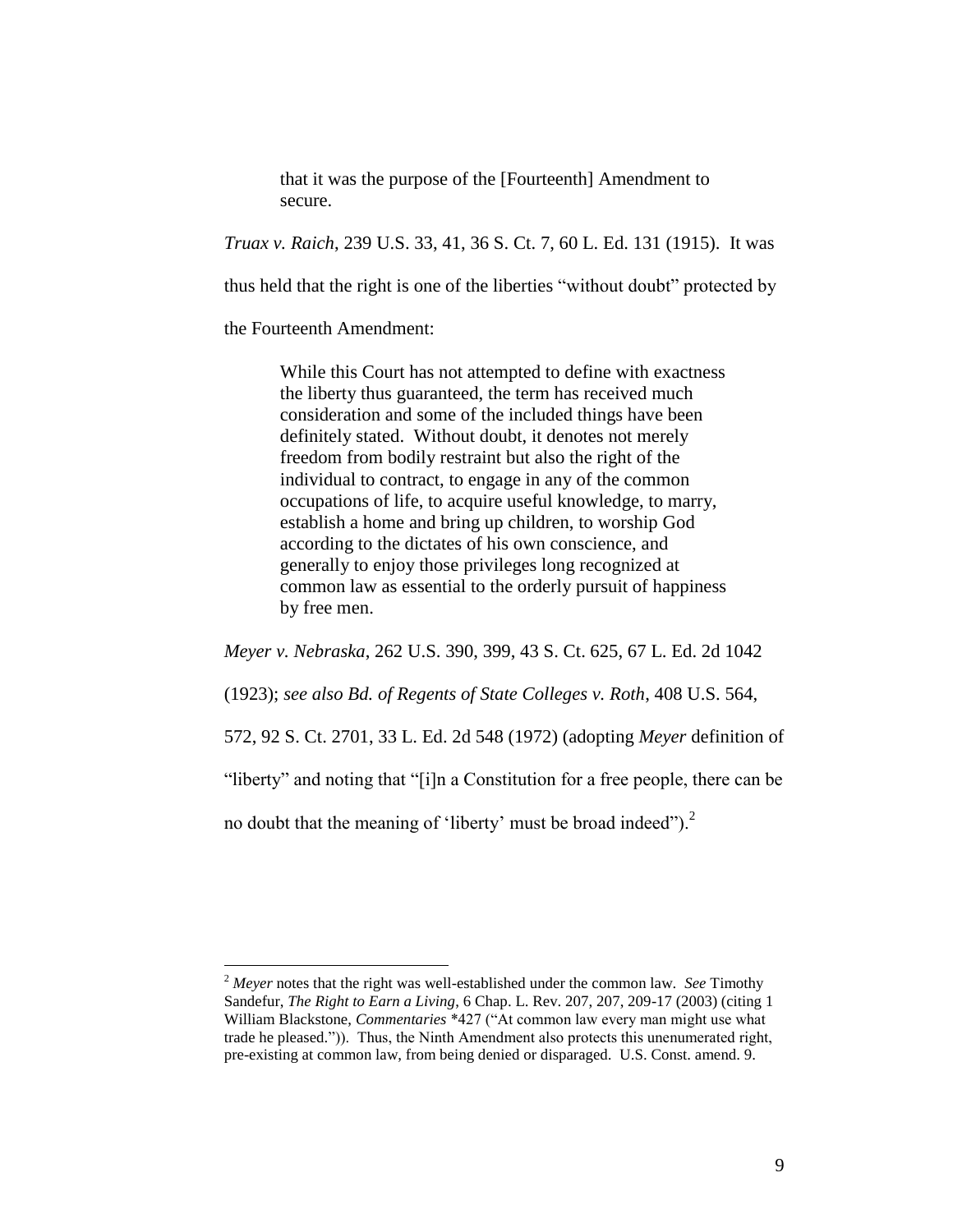The Court's recognition that this right is protected by the Fourteenth Amendment and capable of application against actions by the states is consistent with the view of the author of the amendment itself:

> Liberty, our own American constitutional liberty, is the right "to know, to argue, and to utter freely according to conscience." It is the liberty, sir, to know your duty and to do it. It is the liberty, sir, to work in an honest calling and contribute by your toil in some sort to the support of yourself, to the support of your fellow men, and to be secure in the enjoyment of the fruits of your toil. Justice, sir, to establish which this Constitution was ordained, the people themselves being witness, is to give every man his due.

Cong. Globe, 42d Cong., 1st Sess. app. 86 (1871) (statement of Rep.

Bingham).

The Court of Appeals' decision thus ignored both Supreme Court precedent and constitutional history regarding this right. While the Supreme Court has not applied strict scrutiny, it has nonetheless made clear that the right is important and deserving of some level of judicial protection. This Court should therefore address Mr. Amunrud's claim in light of these authorities and recognize that the United States Constitution provides some substantive level of protection for this essential right.

#### **2. State Courts Have Also Recognized The Importance Of This Right Under The Federal Constitution**

Like the United States Supreme Court, numerous state courts, including the Washington Court of Appeals and the California Supreme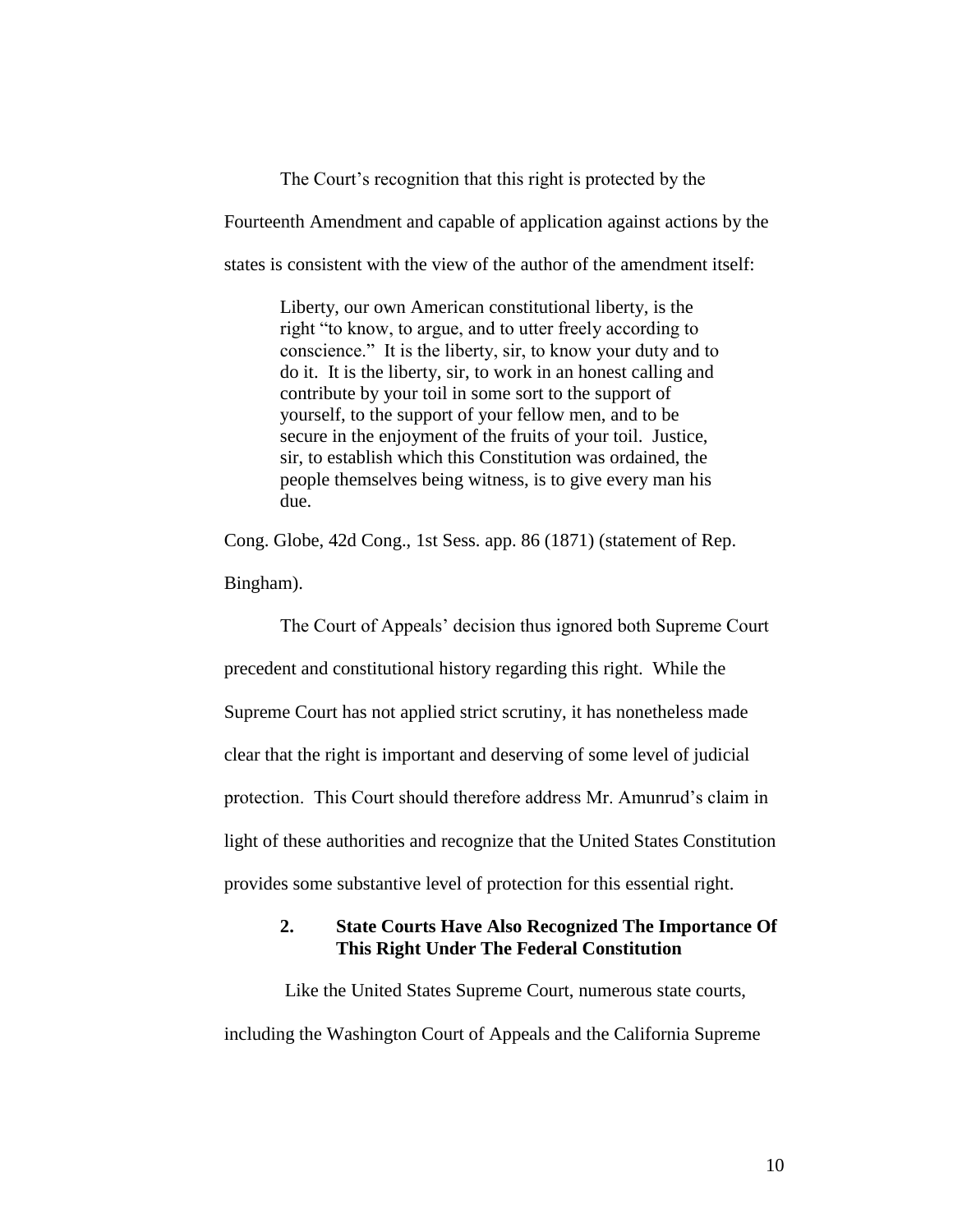Court (the state in which *Dittman* originated), have clearly indicated that the right to earn a living is an essential right under the U.S. Constitution. The Court of Appeals simply ignored these decisions, however.

As Mr. Amunrud correctly points out, numerous Washington cases interpreting the federal constitution make clear that this is an important right protected from unreasonable governmental interference. *See* App. Br. at 12-13; *AK-WA, Inc. v. Dear*, 66 Wn. App. 484, 492, 832 P.2d 877 (1992); *Plumbers and Steamfitters Union Local 598 v. Wash. Pub. Power Supply Sys.*, 44 Wn. App. 906, 915, 724 P.2d 1030 (1986) ("The right to hold specific private employment and follow a chosen profession free from *unreasonable* government interference is a fundamental right which comes within the liberty and property concepts of the Fifth Amendment") (citing *Greene*, 360 U.S. at 492); *Duranceau v. City of Tacoma*, 27 Wn. App. 777, 780, 620 P.2d 533 (1980) ("This fundamental right is protected against state interference by the Fourteenth Amendment."). Nonetheless, the Court of Appeals did not see fit to distinguish, or even mention, any of these cases.

Other state courts have reached similar conclusions with regard to the existence of the right under the Federal Constitution:

California: "Protection against the arbitrary foreclosing of employment opportunities lies close to the heart of the protection against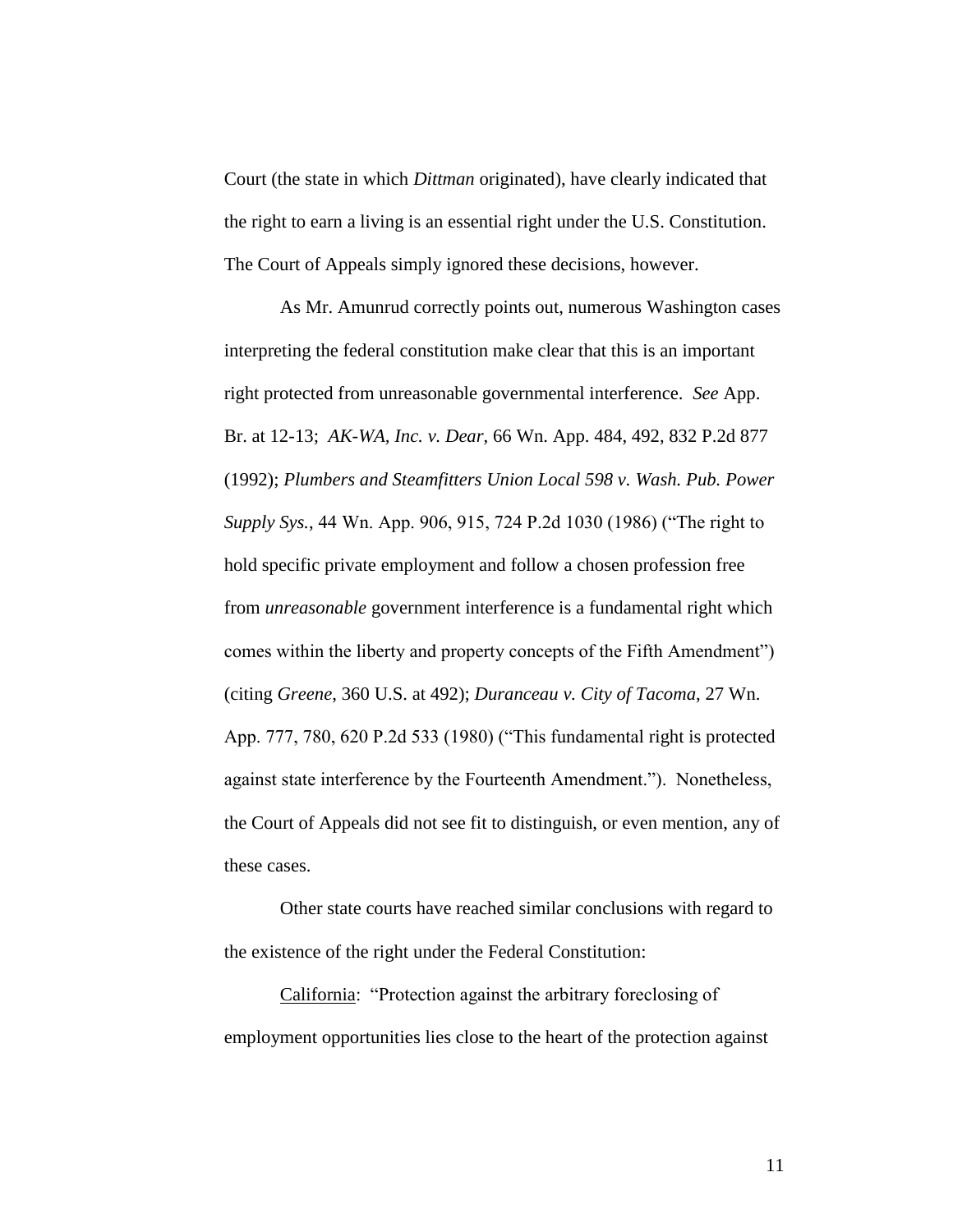'second-class citizenship' which the equal protection clause was intended to guarantee. An individual's freedom of opportunity to work and earn a living has long been recognized as one of the fundamental and most cherished liberties enjoyed by members of our society . . . ." *Gay Law Students Ass'n v. Pac. Tel. and Tel. Co.*, 24 Cal. 3d 458, 470, 595 P.2d 592, 156 Cal. Rptr. 14 (1979). "The instant case compels the application of the strict scrutiny standard of review . . . because the statute limits the fundamental right of one class of persons to pursue a lawful profession . . . . The right to work and the concomitant opportunity to achieve economic security and stability are essential to the pursuit of life, liberty and happiness. . . . Limitations on this right may be sustained only after the most careful scrutiny." *Sail'er Inn, Inc. v. Kirby*, 5 Cal. 3d 1, 17, 485 P.2d 529, 95 Cal. Rptr. 329 (1971); *see also Bixby v. Pierno*, 4 Cal. 3d 130, 143, 481 P.2d 242, 93 Cal. Rptr. 234 (1971) (noting the right to earn a living is fundamental, protected by the California courts against "untoward intrusions by the massive apparatus of government").

Florida: "The right to work, earn a living and acquire and possess property from the fruits of one's labor is an inalienable right." *Lee v. Delmar*, 66 So. 2d 252, 255 (Fla. 1953).

Georgia: "The right to earn a living by pursuing an ordinary occupation is protected by the constitution. This right is fundamental,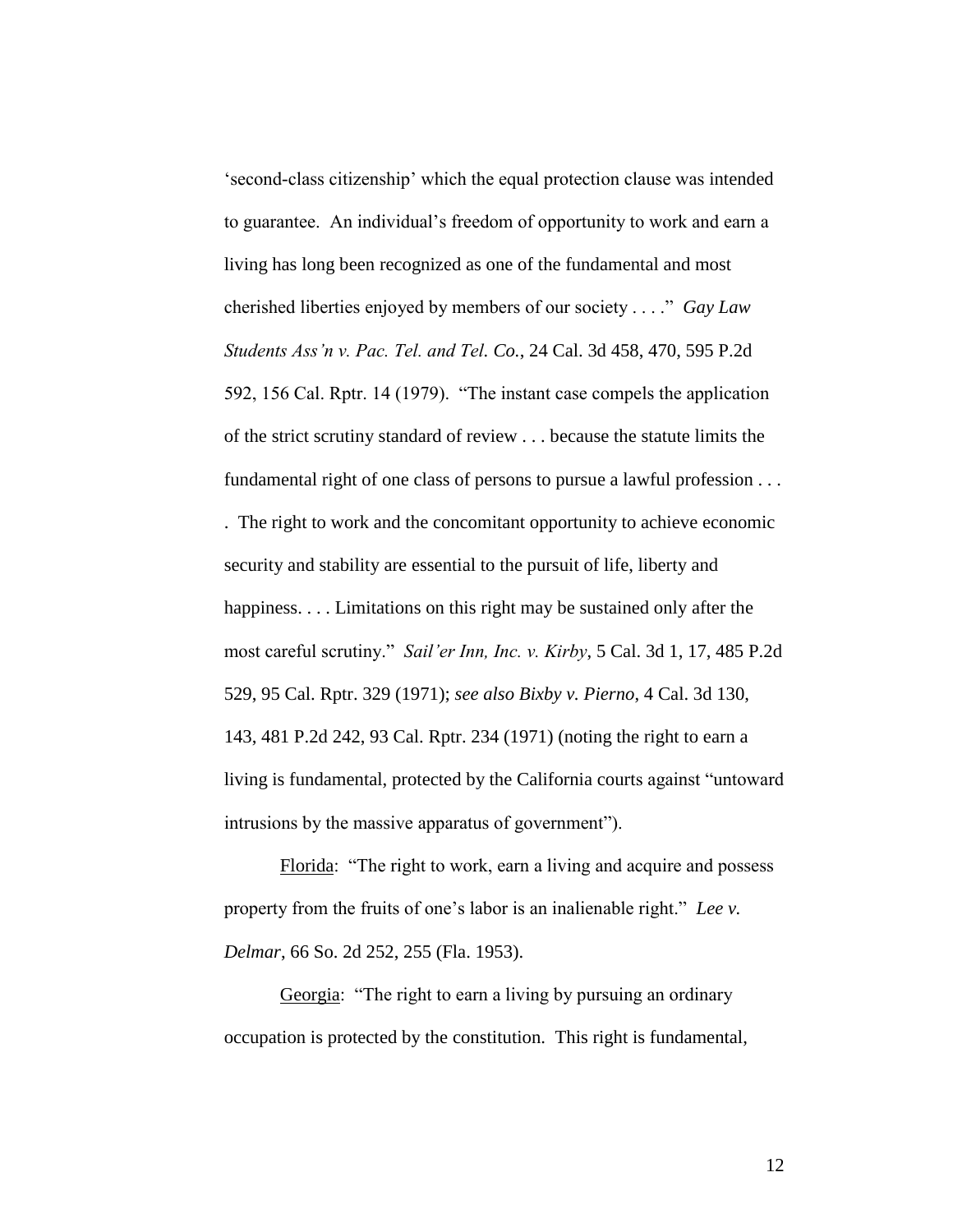natural, inherent, and is one of the most sacred and valuable rights of a citizen." *Deberry v. City of LaGrange*, 62 Ga. App. 74, 8 S.E.2d 146, 150 (1940).

Indiana: "[T]he right to pursue any proper vocation . . . is regarded as an unalienable right and a privilege not to be restricted except perhaps by a proper exercise of the police power of the state." *Kirtley v. State*, 227 Ind. 175, 179, 84 N.E.2d 712 (1949).

Iowa: "The cases, from which we have quoted, clearly announce fundamental principles, essential to the life of a free people living under a republican form of government. The right to earn a living is among the greatest of human rights and, when lawfully pursued, cannot be denied. It is the common right of every citizen to engage in any honest employment he may choose, subject only to such reasonable regulations as are necessary for the public good. Due process of law is satisfied only by such safeguards as will adequately protect these fundamental, constitutional rights of the citizen." *Gilchrist v. Bierring*, 234 Iowa 899, 914-15, 14 N.W.2d 724 (1944).

Massachusetts: "It is certainly true that the opportunity to earn a living is a fundamental right in our society." *Town of Milton v. Civil Serv. Comm'n*, 365 Mass. 368, 372, 312 N.E.2d 188 (1974).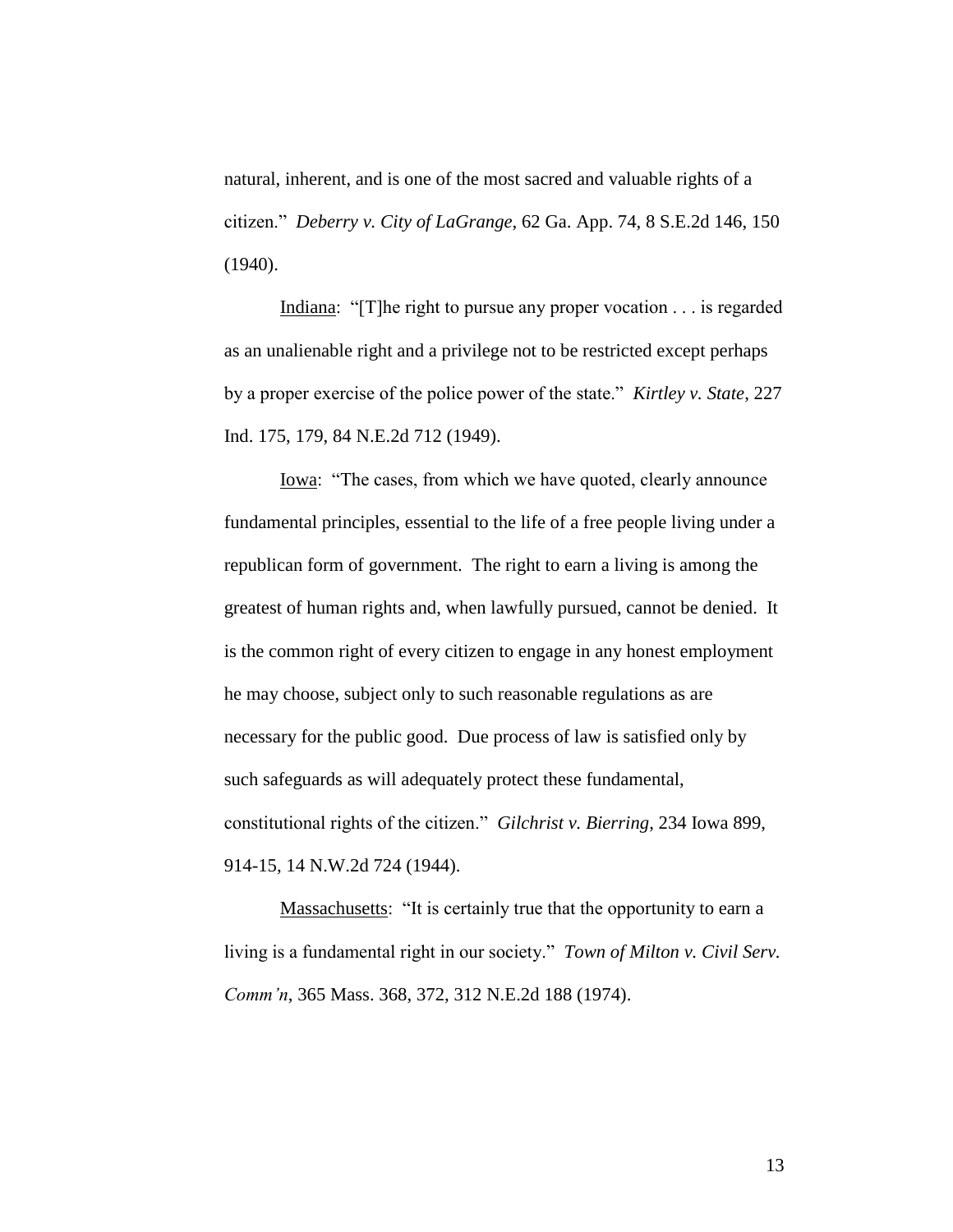Missouri: "The Fourteenth Amendment has been construed as including within the fundamental rights conferred by it an individual's right to earn a livelihood at any common occupation." *Heath v. Motion Picture Mach. Operators Union No. 170*, 365 Mo. 934, 942, 290 S.W.2d 152 (1956).

New York: "An individual's freedom of opportunity to work and earn a living has been recognized as a fundamental liberty." *Under 21 v. City of New York*, 126 Misc. 2d 629, 630, 481 N.Y.S.2d 632 (Sup. Ct. 1984). "The importance ascribed to the right to travel and to pursue a livelihood or to otherwise engage in trade and commerce is seen from the juxtaposition of these rights with the 'privileges and immunities of free citizens'. For 'privileges and immunities of free citizens' embraced no less than those 'natural rights' thought to inhere in the very concept of civilized government, such as the right to 'enjoyment of life and liberty' and the pursuit of 'happiness and safety', the denial of which by any of the States would have been unthinkable to the revolutionary theoreticians." *Salla v. County of Monroe*, 48 N.Y.2d 514, 520-21, 399 N.E.2d 909, 423 N.Y.S.2d 878 (N.Y. 1979).

Ohio: "The denial of the fundamental right to earn a living and to work, reasonably, on the same basis, and to participate, reasonably, in the same benefits as one's fellow citizens requires a close scrutiny by our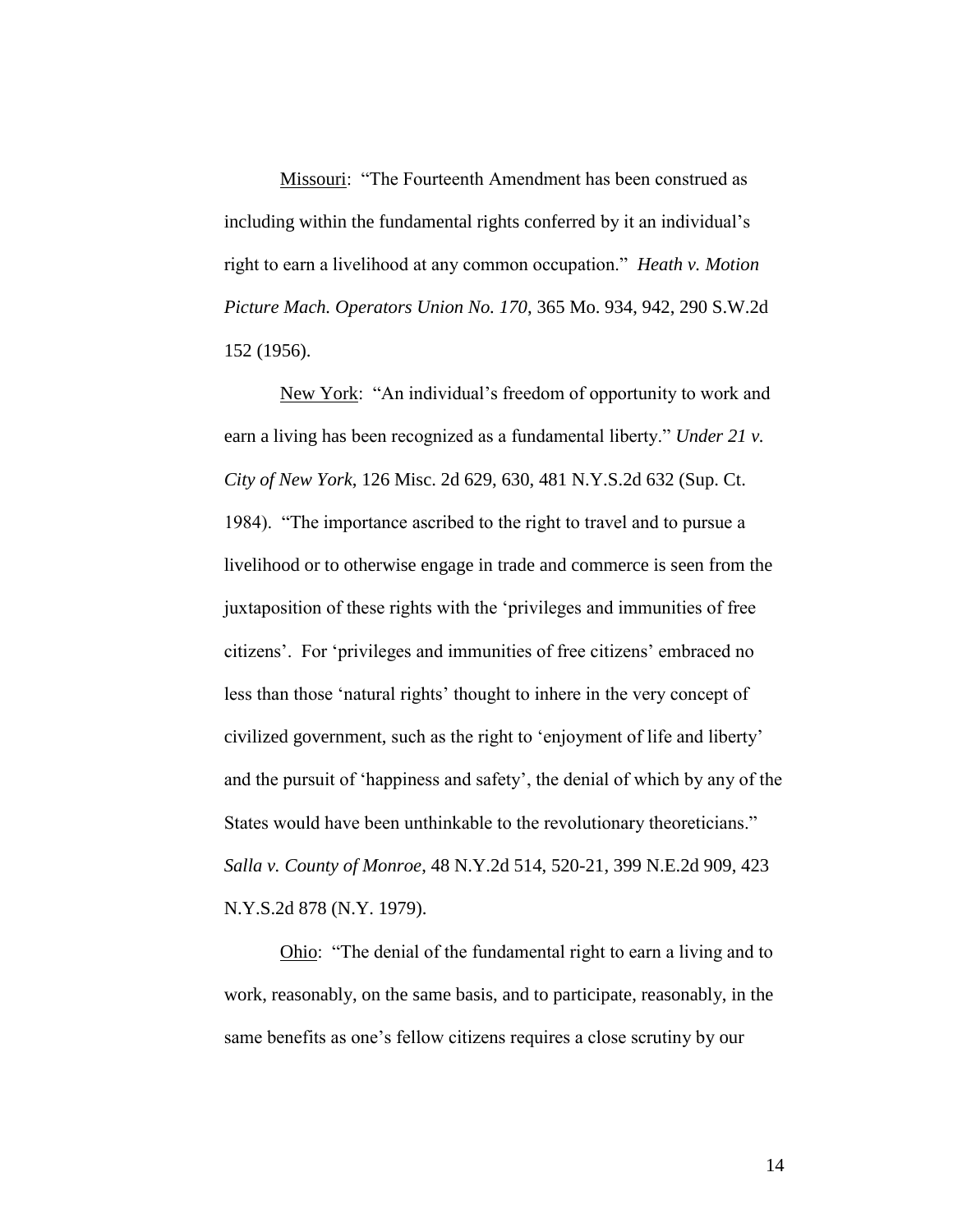courts, and any deprivation of rights based upon unreasonable classifications or categories should not be upheld." *Roth v. Pub. Employment Retirement Bd. of Ohio*, 44 Ohio App. 2d 155, 160, 336 N.E.2d 448 (1975).

Virginia: "Our concept of 'liberty,' as that word is used in the Constitution of the United States and the Constitution of Virginia, embraces the right to work and earn a living as well as the right to speak freely. Each of these fundamental rights has its limitations, and the abuse of each is subject to legislative restraint under the State's police power." *McWhorter v. Commonwealth*, 191 Va. 857, 866, 63 S.E.2d 20 (1951) (citations omitted).

These cases make clear that, while this right is subject to some degree of regulation under a state's police power, the inherent right to earn a living exists under the U.S. Constitution and is inalienable and essential to American liberty. That is, while it can be regulated, it cannot be completely derogated without, at a minimum, a sufficiently important governmental justification and a regulation that actually achieves the government's goal. The Court of Appeals, however, did not consult or even consider the holdings of these cases, much less attempt to distinguish or contradict the reasoning underlying such holdings.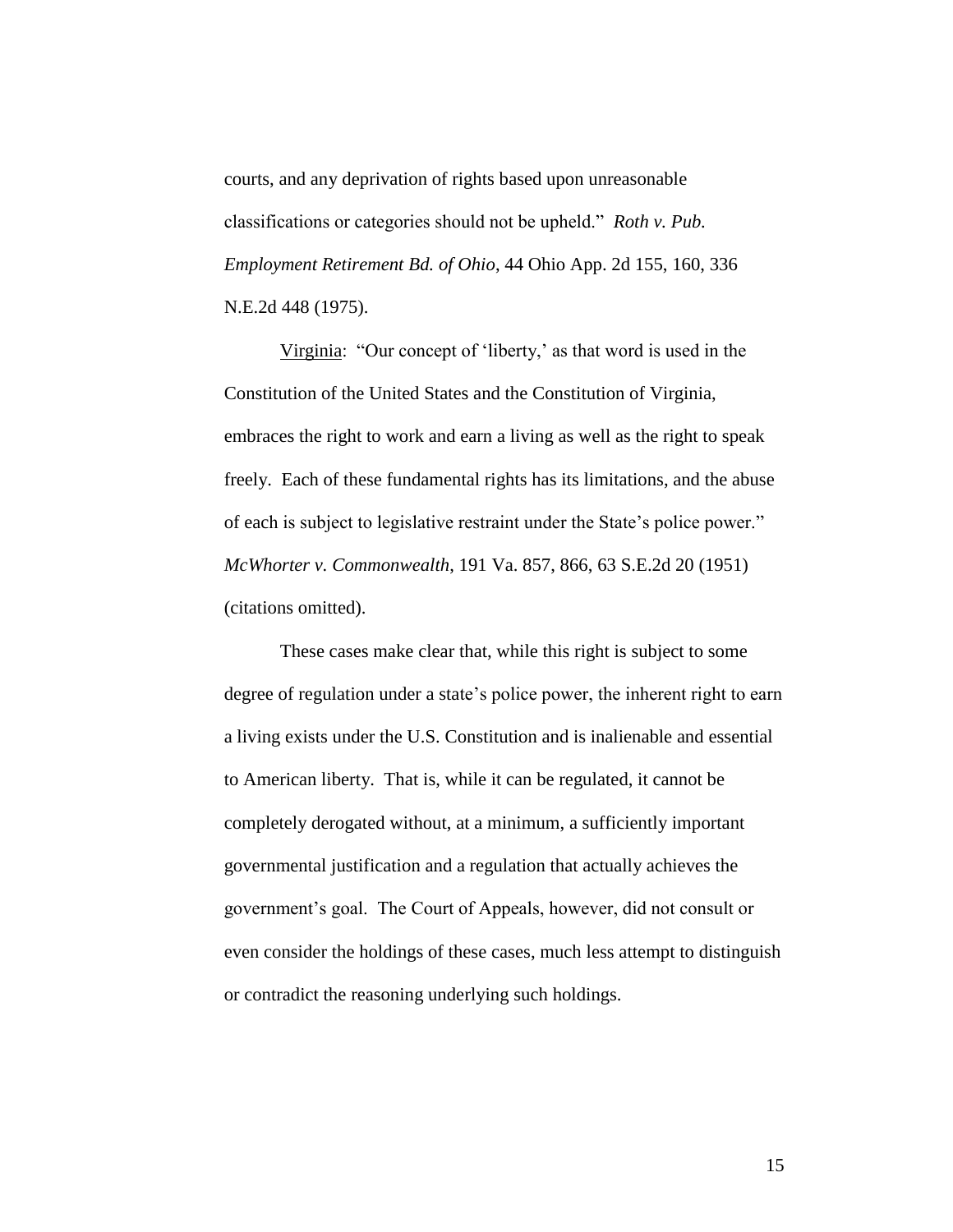#### **3. The Right Protects Actions Vitally Important To Most Americans**

The courts' recognition of the essential nature of this right derives from a commonsense and self-evident fact: without the ability to earn a living, a person is unable to secure life's necessities or fully participate in society and economic activity. Taken to its logical conclusion, derogation of the right can bring destitution, illness, homelessness and alienation. As the Montana Supreme Court put it when considering the protections accorded the right in the Montana Constitution:

As a practical matter, employment serves not only to provide income for the most basic of life's necessities, such as food, clothing, and shelter for the worker and the worker's family, but for many, if not most, employment also provides their only means to secure other essentials of modern life, including health and medical insurance, retirement, and day care. We conclude that without the right to the opportunity to pursue employment, the right to pursue life's basic necessities would have little meaning, because it is primarily through work and employment that one exercises and enjoys this latter fundamental constitutional right.

*Wadsworth v. State*, 275 Mont. 287, 299, 911 P.2d 1165 (1996); *see also Bixby*, 4 Cal. 3d at 144 ("In determining whether the right is fundamental the courts do not alone weigh the economic aspect of it, but the effect of it in human terms and the importance of it to the individual in the life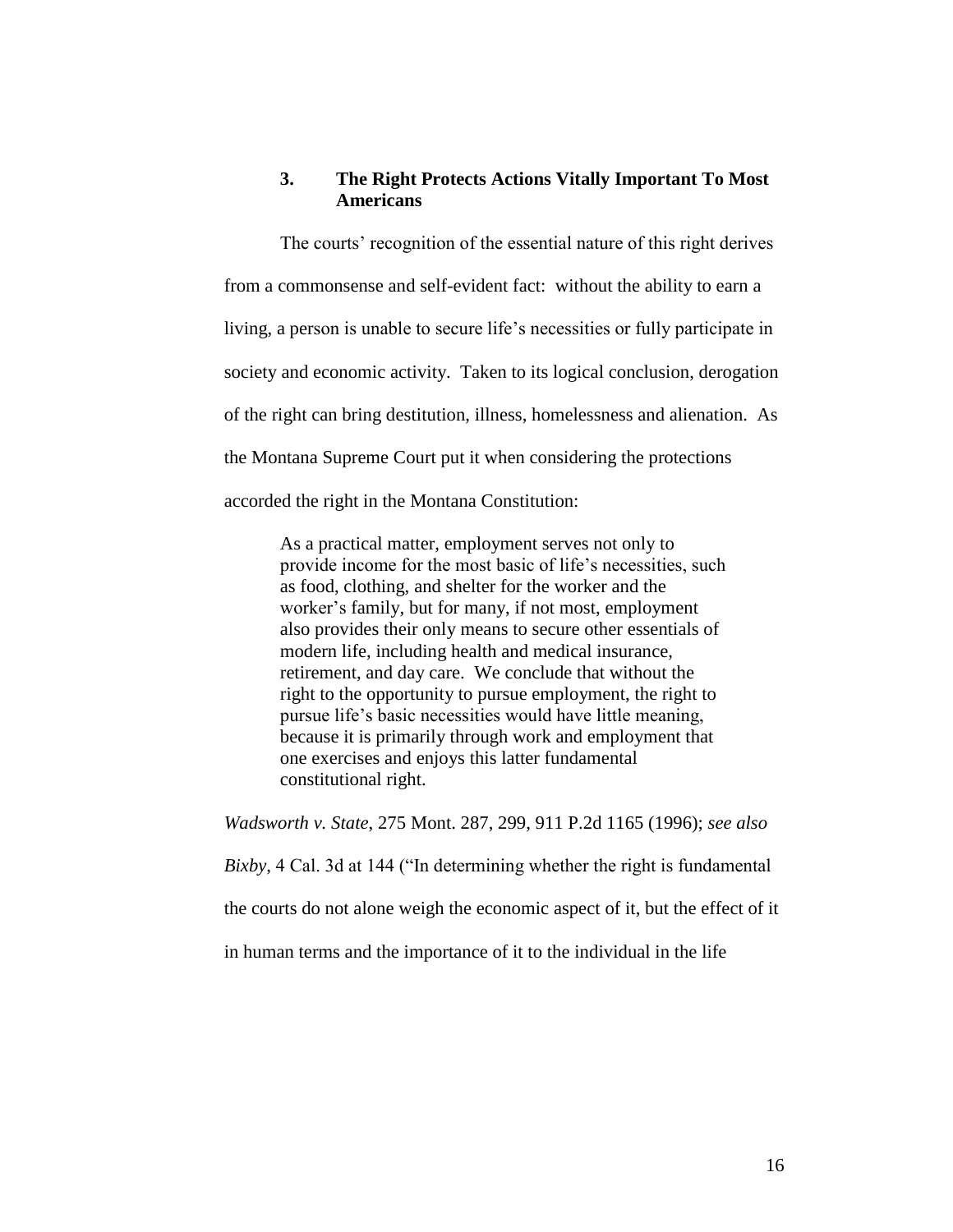situation.").<sup>3</sup> In human terms, then, the ability to earn a living and to pursue an occupation can mean the difference between health and sickness, comfort and penury, sleeping in a shelter or in one's home.

#### **B. Washington Law Provides Independent Protections For The Right To Earn A Living**

As noted above, Mr. Amunrud claims only that the State has violated his rights under the Federal Constitution. Independent protections for the right to earn a living exist in Washington statutes and the Washington Enabling Act, and, specifically, the Washington Constitution provides greater and independent protections than those in the Fifth and Fourteenth Amendment when the issue involves governmental favoritism to established interests. Resolution of Mr. Amunrud's claims should not affect these independent protections.

For instance, RCW 18.118.010 specifically states, with emphasis added, that the Washington Legislature "believes that all individuals should be permitted to enter into a business profession unless there is an

 $\overline{a}$ 

<sup>&</sup>lt;sup>3</sup> While the State posits that "fundamental rights" are limited to those in the Bill of Rights, familial relations, or decisions regarding procreation, Resp. Br. at 12, the ability to fully exercise many of these rights is dependent, to a large extent, on one's financial ability to pay the expenses incurred in exercising these rights. For instance, a woman's ability to exercise her fundamental right to decide whether to procreate is substantially impaired if she does not have the money to actually buy birth control or pay for an abortion. Because our government does not fund the exercise of fundamental rights, an individual's ability to fully realize those rights will therefore continue to be inextricably linked to her ability to earn a living. *Cf. Webster v. Reproductive Health Servs.*, 492 U.S. 490, 507-10, 109 S. Ct. 3040, 106 L. Ed. 2d 410 (1989) (no Due Process violation exists when the government refuses to fund abortion services).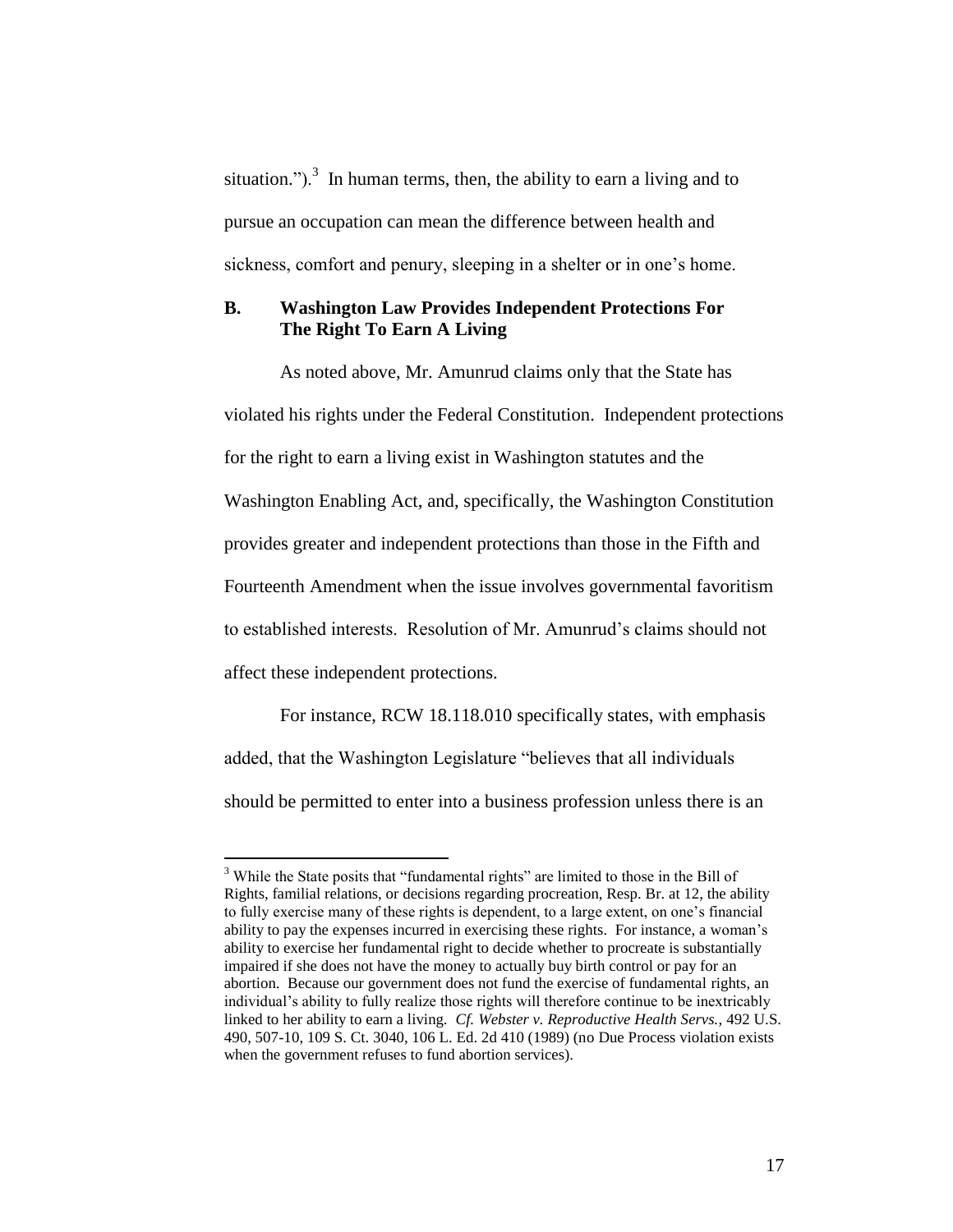overwhelming need for the state to protect the interests of the public by restricting entry into the profession. Where such a need is identified, the regulation adopted by the state should be set at the least restrictive level consistent with the public interest to be protected." The Legislature has thus made clear that entry into a profession may only be restricted if the government can show an "overwhelming" need for it and even then, the regulation must be "the least restrictive" method for achieving the need. This standard is not implicated by Mr. Amunrud's case because he is not entering into the profession of driving a cab, but rather is attempting to remain in it.

Similarly, Washington's Enabling Act also provides an independent source for judicial protection of the right to earn a living. The Enabling Act provides that the Washington Constitution "shall . . . not be repugnant to . . . the principles of the Declaration of Independence." Act of Feb. 22, 1889, ch. 180, 25 Stat. 676 (1889). Under the Declaration, "[t]he right to follow any of the common occupations of life is an inalienable right, [which] was formulated . . . under the phrase 'pursuit of happiness.'" *Butchers' Union Slaughter-house & Live-Stock Landing Co. v. Crescent City Live-Stock & Slaughter-house Co.*, 111 U.S. 746, 762, 4 S. Ct. 652, 28 L. Ed. 585 (1884) (Bradley, J., concurring); *see also VanZandt v. McKee*, 202 F.2d 490, 491 (5th Cir. 1953) ("The right to life,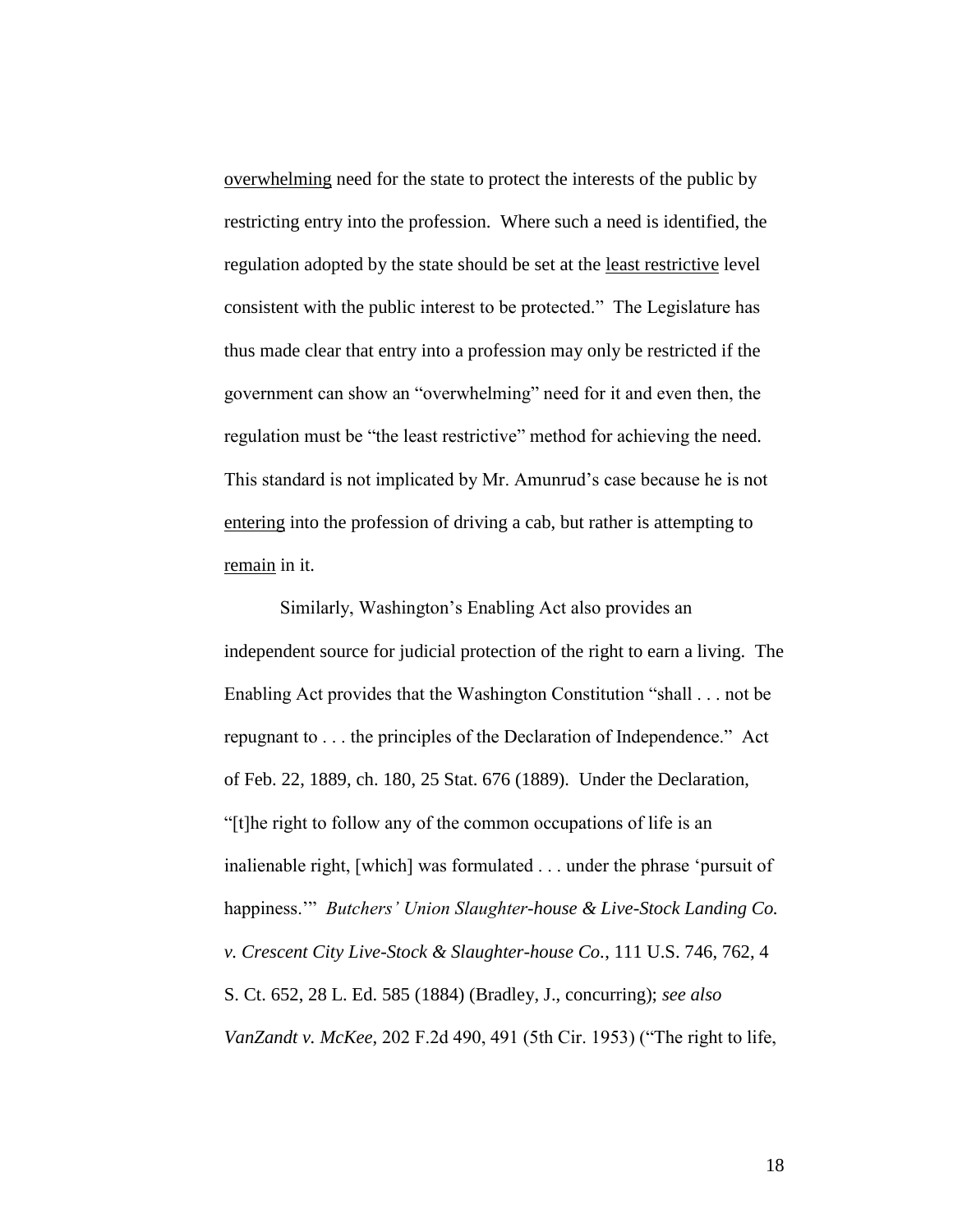liberty, and the pursuit of happiness, includes the right to work and earn an honest living . . . ."). Mr. Amunrud's case does not raise an issue regarding the Enabling Act.

Most importantly, this Court has already determined that article I, section 12 of the Washington Constitution provides greater protections than those existing in the Fifth and Fourteenth Amendments when the issue concerns governmental favoritism toward wealthy interests. *Grant County Fire Protection Dist. No. 5 v. City of Moses Lake*, 150 Wn.2d 791, 808, 83 P.3d 419 (2004). This Court has made clear that this clause protects "fundamental" rights such as those protected by the Privileges and Immunities Clause of Art. IV, § 2 of the U.S. Constitution. *Id.* at 812. As noted above, the Supreme Court has specifically held that the right to earn a living is protected by the Privileges and Immunities Clause. *United Bldg. & Constr. Trades Council*, 465 U.S. at 219; *see also State v. Vance*, 29 Wash. 435, 458, 70 P. 34 (1902) (paraphrasing the classic statement of the scope of the privileges and immunities guaranteed by Article IV, § 2 in *Corfield v. Coryell*, 6 F. Cas. 546 (C.C.E.D. Pa. 1825) (No. 3230) and describing those rights as protected by article I, section 12). Mr. Amunrud makes no claim under the state constitution and this Court should leave any discussion of to what extent this right is protected under article I, section 12 to another day.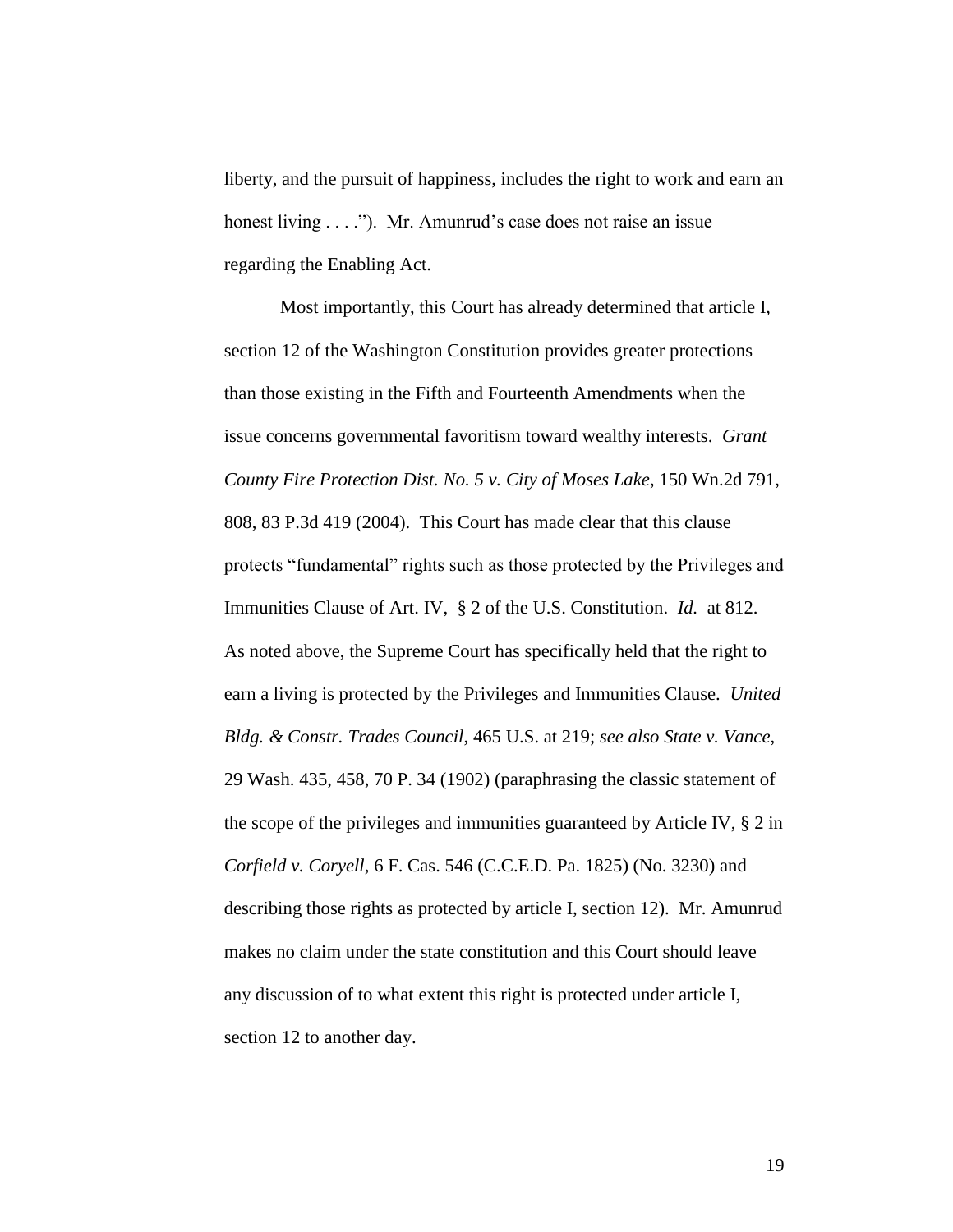Ventenbergs therefore respectfully requests that this Court's conclusions be carefully crafted to not undermine any protections for the right to earn a living under Washington's statutes, its Enabling Act, and the state constitution.

#### **CONCLUSION**

It is clear that the courts of this country view the right to earn a living as an inalienable and essential right deserving of more careful consideration than it was given by the Court of Appeals. This Court's consideration of the issue should proceed with the substantive importance of the right in mind, regardless of what test is applied to the regulations at issue. This Court should also carefully limit any resulting decision to avoid implicating protections for this right existing in Washington law.

RESPECTFULLY submitted this \_\_\_\_ day of March 2006.

INSTITUTE FOR JUSTICE Washington Chapter

#### $By$

 William R. Maurer, WSBA #25451 Michael E. Bindas, WSBA #31590 811 First Avenue, Suite 625 Seattle, Washington 98104 (206) 341-9300